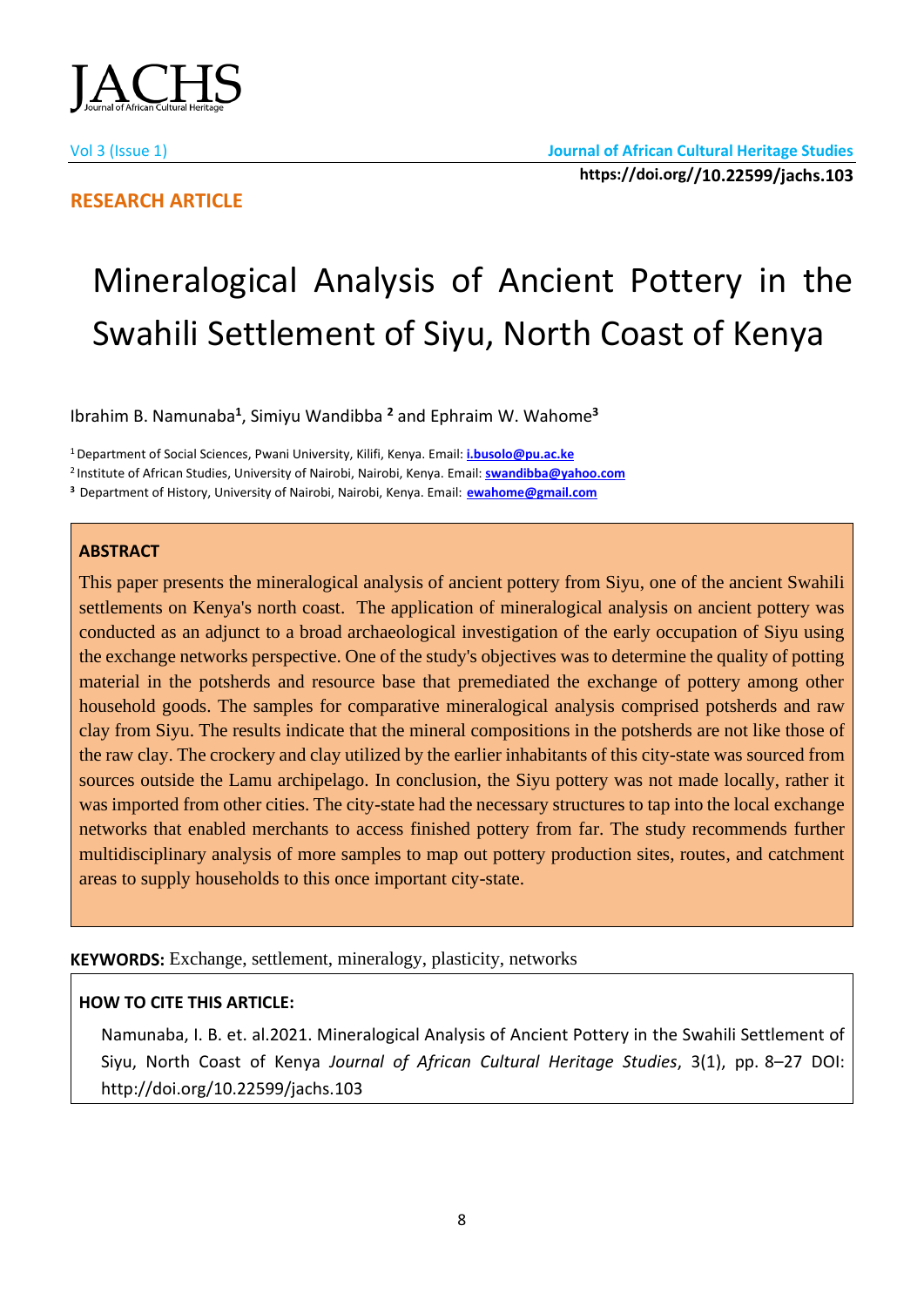Journal of African Cultural Heritage Studies Namunaba et.al Vol 3(Issue 1)

#### **Introduction**

There is no doubt that pot-making and utility were important crafts for the East African coastal settlements and their adaptation to the coastal environment. Researchers working on the early coastal settlements have yielded overwhelming amounts of pottery (Soper 1967; Chittick, 1967; Langdon and Robertshaw 1985; Mutoro 1987; Abungu, 1998; Chami, 1994; Horton, 1996; Kiriama et al. 2006; Busolo et al. 2019). These works have revealed that sites along the East African Coast were indeed productive in terms of the numbers of archaeological potsherds. For instance, Kilwa alone produced over one million sherds in a single excavation by Chittick (1984 cited in Chami1994: 44). The site of Shanga on the north coast of Kenya produced well over 100,000 potsherds (Horton 1996). Finally, the site of Pate located west of Siyu yielded 30,283 potsherds in a study that did not emphasize the provenance of raw materials (Wilson and Omar 1997). Whether Kilwa, Shanga, and Pate potteries were procured from outside or made internally remains unclear since none of the three studies above did focus on the provenance of raw materials and the composition of fabrics.

Nevertheless, some researchers have attempted to investigate the sources of pottery and other fabrics with varying levels of success. For instance, Chami (1994) attempted petrographic microscopy on thin sections of pottery from four sites on the southern coast of Tanzania. The objective was to find out whether pottery from different sites portrayed different features. The results indicated that most of the vessels within the site show a similar or almost identical composition of clay and that there was great variation among the sites (Chami, 1994: 89). The conclusion was that pottery at each individual site was made from raw material collected from only one clay deposit. Many of the sherds came from pots that were made internally at the sites, with a very small number of sherds from an external source.

Other scholars have combined ethnoarchaeological approaches to compare potting materials between contemporary and ancient pottery. For instance, Ndiiri (1996) investigated how contemporary pottery was produced in several sites around Mombasa and Lamu. Wangari (2013) attempted to establish the sources of raw materials used in the Evurore pottery in Mbeere of Northeastern Kenya. The study concluded that the clay had a naturally occurring temper of small grained-quartz and mica flecks with additional semi-decomposed lava, suggesting that the clay was sourced locally (Wangari, 2013: 87).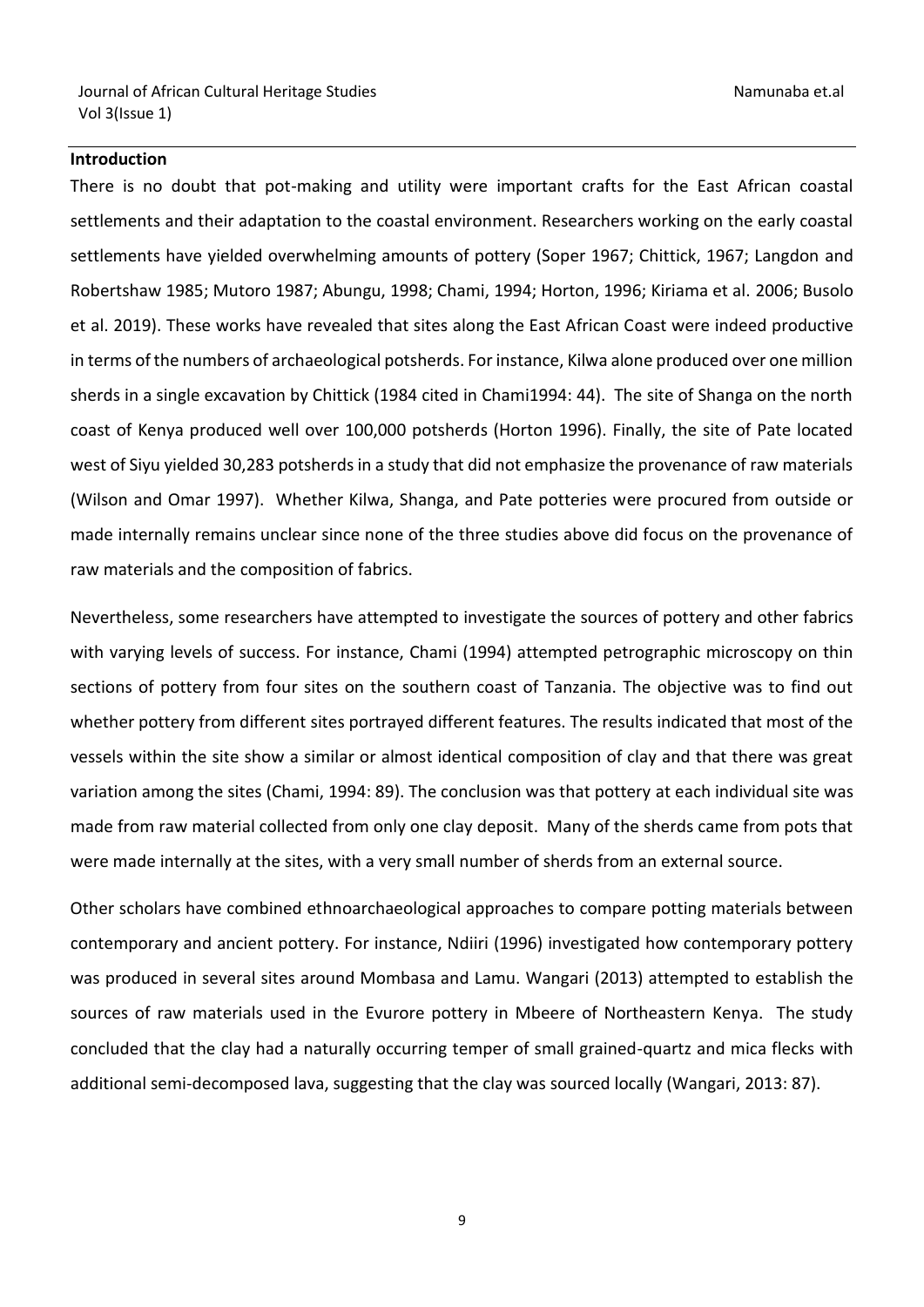Oteyo and Doherty (2006), on the other hand, investigated pottery provenance from Engaruka by reviewing the geology and soil maps of the study area as a means of predicting the types of minerals which should be present in the local clays in the Engaruka, Sonjo and Kondoa districts. The aim of the study was to establish whether Engaruka pottery was made locally or was imported from other sites and, if imported, whether or not it showed similarities with the pottery from the nearby site of Kondoa. They also aimed at investigating whether there were similarities with pottery fabrics from other Engaruka Complex sites. The results indicated that the mineral inclusions of the Engaruka pottery did not match either those observed in the clay samples obtained from Engaruka or those expected for clays in the Engaruka area, suggesting that none of the pottery was made locally (Oteyo and Doherty 2006: 109). Furthermore, the clay fabrics in the Engaruka pottery matched those from Kondoa and Sonjo, suggesting that these two sites were the possible source of raw material for Engaruka pottery.

Fleisher and Wynne-Jones (2011) note that petrographic studies at several early Tana Tradition (ETT) sites in eastern Africa have repeatedly demonstrated the localized production of ETT ceramics. They conclude that temper inclusions are fairly uniform, with significant proportions of sandy grit suggesting a clay source that was already sandy. They also make an exceptional observation of one ETT site of Chibuene that had a significantly different fabric from other ceramics, suggesting outsourcing of either finished pots or clay for local manufacture (Fleisher and Wynne-Jones, 2011: 267).

Besides provenance studies in the coastal sites, Langdon and Robertshaw (1985) conducted petrographic and Physico-chemical analysis on pottery from south-western Kenya. The purpose of their investigation was to provide a basic description of the fabrics found in the pottery and to ascertain whether some or all of the pottery found in the Loita-Mara region was procured from outside or made internally (Langdon and Robertshaw 1985:3). The study utilized a combination of four techniques, namely, petrography, xray fluorescence, atomic absorption spectrometry, mechanical separation, and x-ray diffraction on samples of pottery and clay from at least twelve sites within the region. Without giving specific results as per the techniques above, the study made three very useful discoveries (Langdon and Robertshaw 1985:27). First, that the Akira, one of the pottery traditions represented in the Loita-Mara region, was probably made from non-local clay sourced 25km north of the Mara River. Second, an Early Iron Age sherd of Urewe group found in the region had a fabric that was distinct from the rest, suggesting it may have been exchanged from the west. And, lastly, the presence of mica temper in Elmenteitan pottery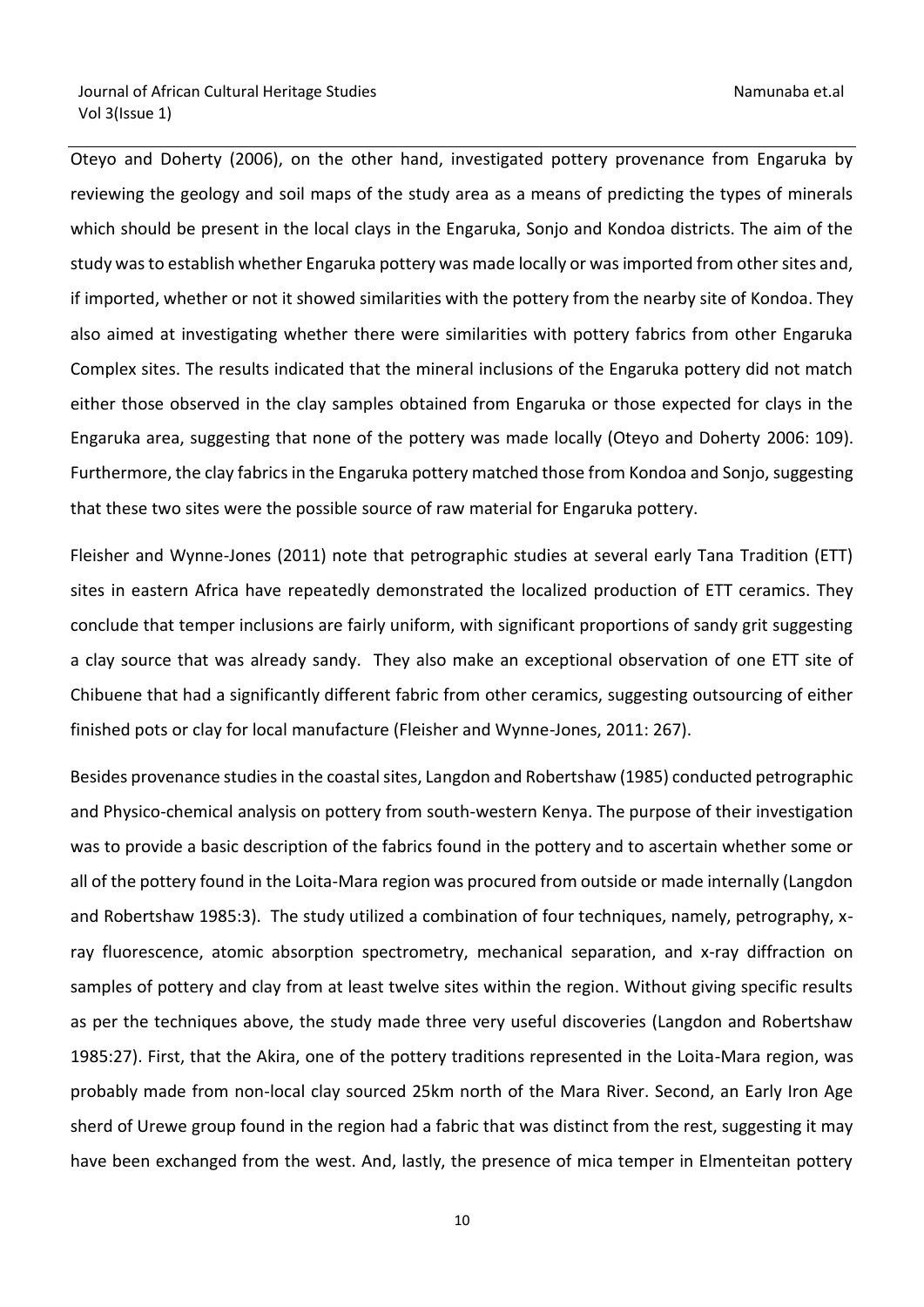was probably a decorative motif on pots and not a plasticity agent as might be the case in pottery of other sites. This was arrived at for the following reasons: First, the petrographic microscopy of the sherds revealed very fresh mica particles, and that the pottery samples with minerals also had the amount of aluminum exceeding that of any clay sample. Second, since mica is glittery and readily available in the Elementaitan sites, it was probably added as the unconventional equivalent of a decorative motif on vessels. In a separate study, Kiriama (1984) conducted petrological analysis of Nderit potsherds and concluded that Nderit pottery was produced locally as a function of livelihood strategy of its makers. The results indicated that although the pottery from Nderit River site appeared in three different ecozones, the ware maintained the same decorative technique, motif, and form.

Further in the Nile Valley, mineralogical analysis has been applied to investigate the potential of thin section and chemical analysis of pottery to determine where the fine wares of Meroe were made and whether these techniques could provide the needed evidence for trade networks (Smith, 1997). The main study was carried out by comparison between the sherds from the site of utility and the raw materials from known sites. The results of this study indicated that the clays from north and south of Moreo manifest a reasonable degree of variability (Smith 1997: 81). The fabrics from the northern region were characterized by a buff matrix colour and a high percentage of angular-subrounded quartz of moderate grain size together with random iron oxide grains. The so-called Kalabasha clays had fabrics of reddish, iron oxide matrix, very frequent subrounded iron oxide grains and fairly frequent pale, calcitic inclusions. From the southern region, the clays were taken from the vicinity of Meroe itself. These clay fabrics tend to have very frequent quartz, fairly frequent iron oxide grains, micas, and random opaque minerals (Smith 1997:82). Cluster analysis of ceramics and clay samples indicated that the presence of some pottery specimens from the northern region in the predominantly southern Cluster, suggesting that some material was produced in the south and traded to the north. It also possible the presence of an apparent mixture of the fabrics in the clustered samples is due to the terrestrial overlap between northern and southern clay composition.

The site of Siyu, a close neighbour of Shanga on Pate Island, produced nearly twenty thousand sherds (Busolo 2019). Despite the similarities in cultural affinities of Siyu and Shanga potteries, it is not yet clear where the Siyu pottery was made. We also do not know the quality of the clay and pottery found in Siyu. This could be one useful window through which to understand the mineralogical composition and,

11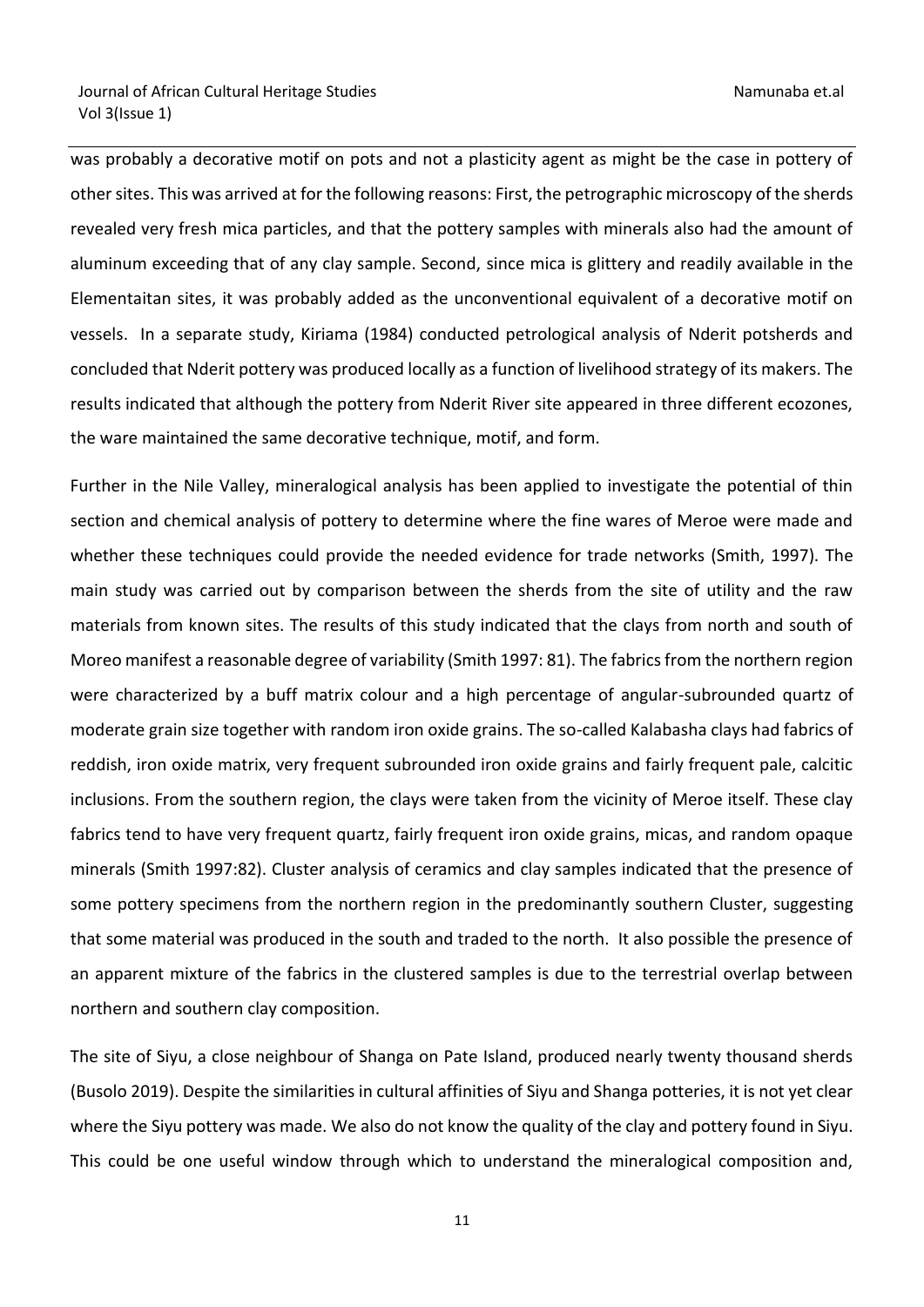therefore, provenance of the pottery in other sites on Pate Island and whether these potteries were procured as finished products or were made internally.

The foregoing literature need not overemphasize the significance of mineralogical analysis towards the provenance of pottery and clay or related material for pot making. Through this approach, we can understand how large amounts of pottery could have been transported across the Siyu Channel from inland sites.

#### **Relationships between coastal and hinterland settlements**

Mutoro (1998) and Pearson (1998) have used pottery to discuss relationships between hinterland societies and coastal towns. Though drawn from different linguistic groups, socioeconomic interactions between the hinterland and coastal people partly influenced the trajectory of the Swahili culture (Kusimba 2004: 239). Technological advancements in ironworking and improved potting techniques influenced subsistence agriculture and specialization in fishing and herding of livestock (Abungu 1998; Horton, 1996). The growth of agriculture led to the improved quality of life, increased population, and economic prosperity that eventually attracted foreign political interests (Kusimba 2004). As a result, complex settlements emerged along the East African Coast (EAC) from Somalia to Mozambique around 500CE (Abungu 1998; Juma 2004). However, the coastal towns did not develop in isolation; instead, smaller settlements in the hinterland grew alongside as they too improved their socio-political order to control the emergent trade (Kusimba and Kusimba 2005).

However, ancient stone buildings had been erroneously linked to the emergence of settlements and urbanism, implying no urban life predated 500CE. Yet, documentary evidence of the first century CE, such as the *Periplus of the Erythraen Sea*, records the trans-Indian Ocean trade's prosperity involving East African coastal seaports, the hinterland, and overseas ports (Freeman-Grenville 1975; Huntingford 1980). We barely understand how the north coast settlements and their south coast counterparts interacted. Further, the nature of relationships between the coastal settlements and their hinterland counterparts before 1500CE was not very clear before this study, and we could not precisely state the role of ancient settlements such as Siyu in the exchange network then. There was also no archaeological material to show the significance of Siyu in shaping island-hinterland interactions before 1500CE. This

12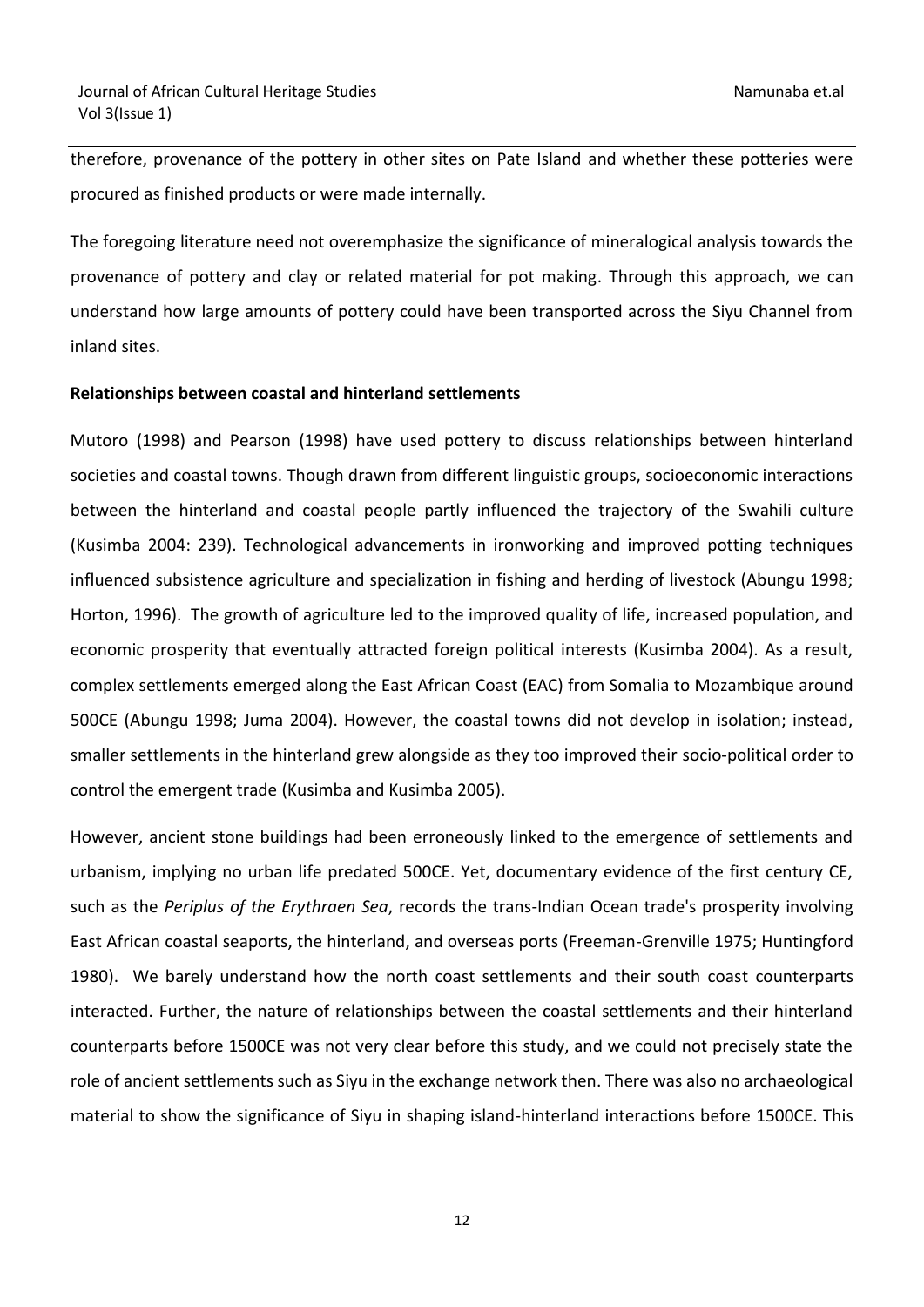study has uncovered material evidence in the form of potsherds exchanged between the north coast settlements and southern settlements.

#### **Issue for analysis**

Archaeological excavations of ancient coastal settlements, including the Swahili city-states, have yielded thousands of potsherds and other related materials that have enabled researchers to understand the incipient settlements along the north coast of Kenya and hinterland sites. However, it appears like it is not tenable to generalize the sources and quality of the raw materials for pot-making across sites, areas, or regions. Instead, pottery assemblages from each site should be treated as unique and thus merits an exclusive investigation of pot-making raw materials, including fabric characteristics and their sources. While settlements were located in the same geophysical landscapes, they had unique adaptive strategies that varied from their neighbours. As more complex social order set in, competition and tendencies towards sovereignty premediated some settlements to have the monopoly of access to essential resources and craft specialization. Since craft specialization can be observed in archaeological pottery using mineralogical analysis, we are posing the following questions: Is it possible to identify fabric characteristics within a particular site where the finished products were utilized? The use of comparative geochemical analysis of pottery allows analysts to narrow down to potting materials and temper sources as potters sought to achieve the clay's plasticity.

#### **The Study Area**

Siyu is a settlement located on Pate Island, one of the islands that make up the Lamu archipelago on Kenya's north coast. Pate Island lies in the Coastal Plain zone and is characterized by relief of up to 140m above sea level and a series of raised dune terrace complexes (Tychsen, 2006: 16). Siyu covers 22 hectares between Pate town and Faza town on Pate Island at the following coordinates, 02<sup>0</sup> '06'.070"" S, 41<sup>0</sup>'03'.400"" E. As with other island settlements, Siyu is located strategically at the end of a shallow winding creek that provides a sea route to the West's Siyu Channel (Fig.1). The creek is only navigable during high tide when the water volume is high enough to accommodate medium-sized boats. There is an airstrip to the northeast for light aircraft, but it is seldom used. The ancient town of Shanga was located 3 kilometres to the south of Siyu, and it is today survived by an elaborate cluster of ruins and two modern villages settled near the ruins, namely, Shanga Ishakani and Shanga Rubu (Horton, 1996:17).

13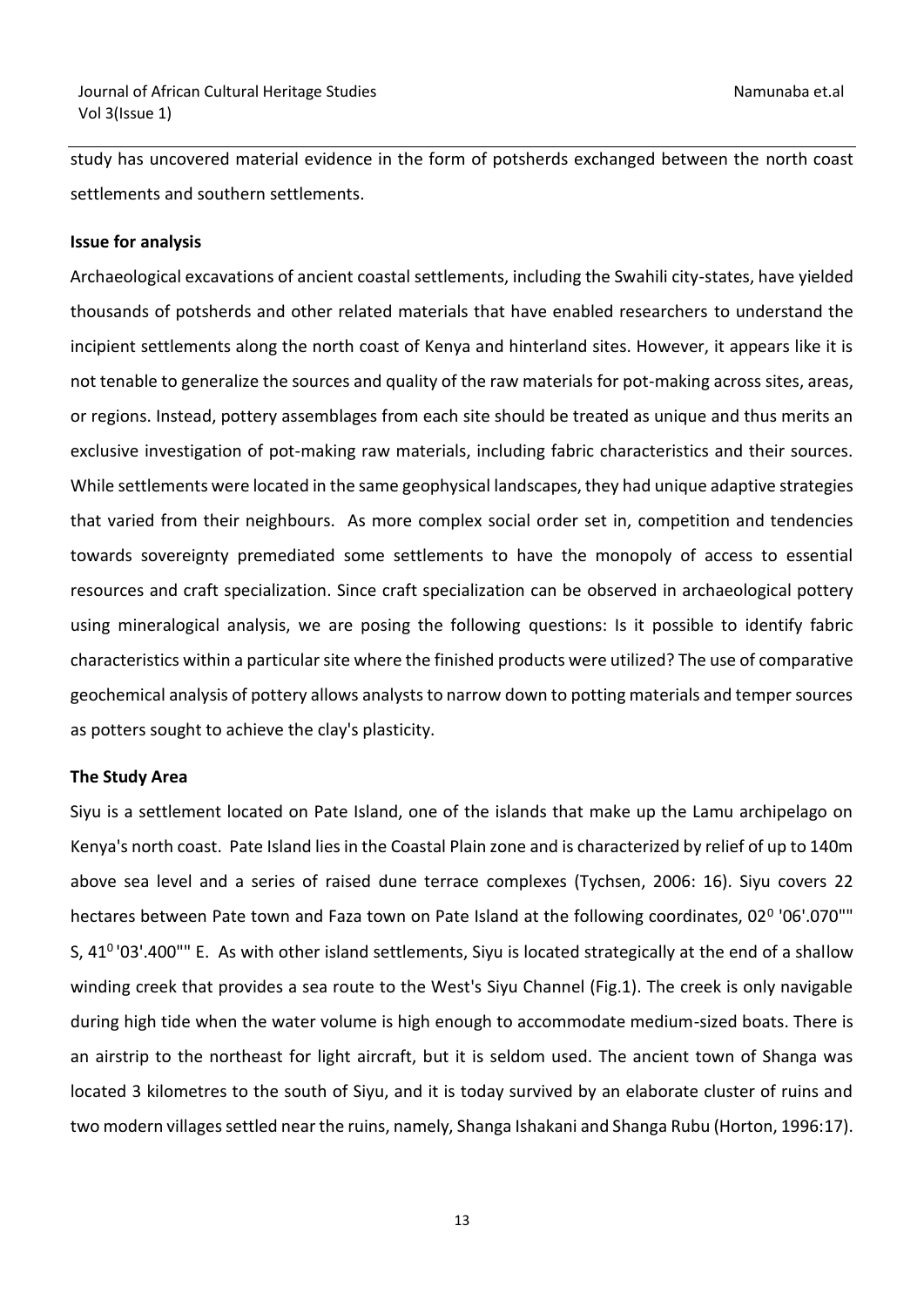The site of Siyu borders a shallow creek that circumnavigates the entire northern and western ends of the settlement. The eastern part of the site is covered in mangrove forest lying between 0 and 3m above sea level. There is a steady increase in altitude from the sea level at the shoreline of Siyu creek to 12m above sea level towards the mid-west and northwest of the site.



Source: CHDA - Africa 2009

Figure 1: Location of Siyu

The paleoenvironment of Kenya's north coast region was very much a result of geological events starting from the Pleistocene and continuing onto the Holocene, a period that witnessed numerous sea-level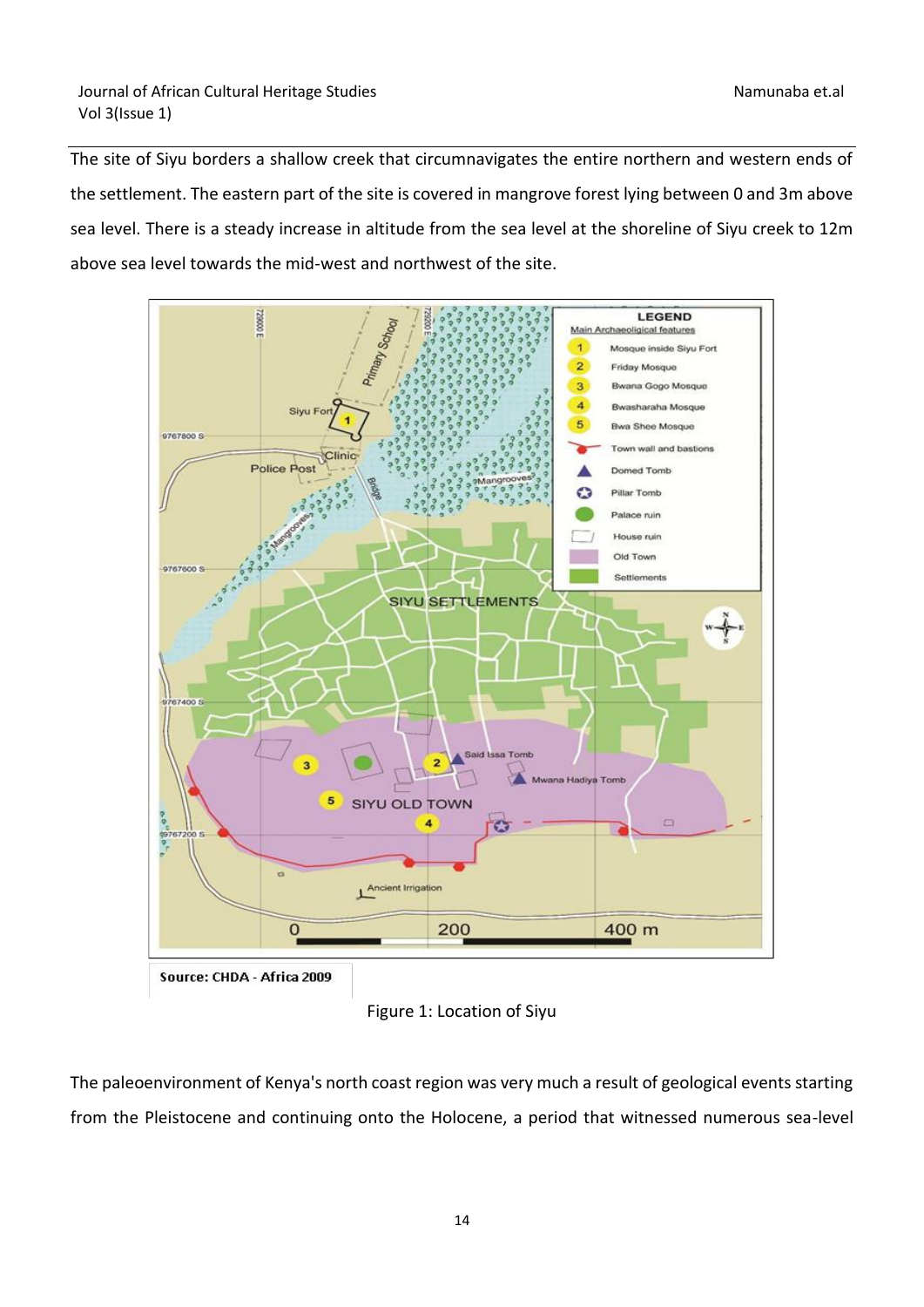changes (Braithwaite, 1984; Abuodho, 1992). Rocks of sedimentary origin dating to between the Triassic and Recent are most dominant. Some of these are the Duruma sandstones with the Mariakani and the

Pate Island's topography is generally flat with rugged terrain in a few places (Personal observation). Poorly developed soils dominate the central regions, while sandy plains commonly occur on the shoreline. The foreshore area between Pate and Mbui and between Siyu and Shanga consists of wide low-gradient extensive beaches that submerge during spring tides.

Mazeras variants (Tychsen, 2006: 14). These rocks formed under subaqueous conditions before the present state of the Indian Ocean. Limestones and shales of the Upper Mesozoic are also present, as do the clay conglomerates and gravels of Marafa Beds (Busolo, 2020: 46). Magarini Sands, limestone cemented sands, and coral sands of the late Pleistocene and early Holocene characterize the mid-north coastal region, while Recent riverine silts, sands, and some corals overlie the older units at several depths (Abuodho, 1992: 4). According to Tychsen (2006: 14), some sands in the Lamu archipelago result from deposits of the ancient river system and aeolian dunes. During the Pleistocene, sea-level fluctuations associated with glacial/interglacial phases in the polar regions were responsible for the raised coral reefs and white sands around the islands (Braithwaite, 1984:24). Pate Island's geology portrays an assemblage of these aeolian sediments, riverine sandstone pebbles, and coral limestone (Tychsen, 2006: 15). Kairu (1997:10) has documented in this region calcarenites and intercalations of quartz sands underlying the Pliocene period's older sandstones.

# **Methodology**

A desktop study of local geology and soil maps was done to understand the various minerals found in the Lamu archipelago, especially in Pate Island and other coastal localities.

#### **Sampling and data collection**

These categories of samples were studied;

- a. samples of local clay and rocks to predict minerals in Pate Island and its environs
- b. fifteen samples of potsherds drawn from excavated vertical profile of the site

#### **Data analysis**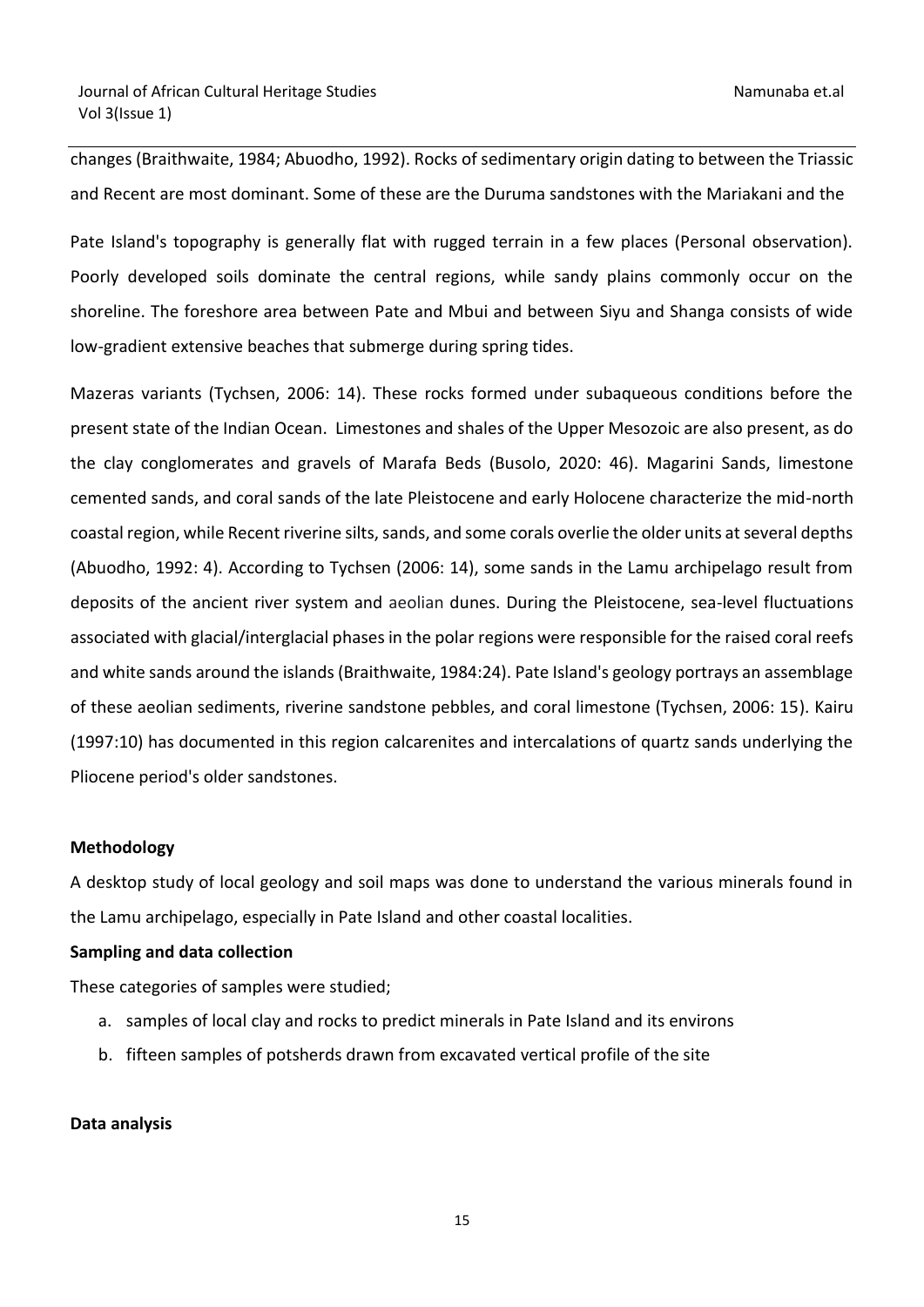The investigation involved comparative mineralogy of samples of clay, rock and local sherds. This was to help trace the mobility of clays or finished pottery products from manufacturing sources to places of utility. The interest in exchange networks led to the application of atomic mass absorption spectrometry (AMS) of potsherds and clay to determine the mineralogical similarities with samples from known sites. The AMS method involved generating, separating, and characterizing gas phase ions according to their relative mass as a function of charge (Dougherty, 1981). This method, when applied to samples of clay, rock and potsherds follows five steps as outlined below after Dougherty (1981:287)

- a. Pieces of portsherds crushed into powder form
- b. The powder is dissolved in methane to form a solution
- c. Molecules are subjected to a high-energy beam of electrons, converting some of them to ions
- d. Acceleration and separation of ions according to mass-to-charge ratio
- e. Detection and quantification of ions (by the spectrometer)

#### **Ceramic Systems Theory**

The paper utilizes exchange systems theory to discuss resource mechanisms in clay as one primary raw material for pottery production. According to Dillian and White (2010) cited in Busolo *et al.* (2019:34), the prehistoric exchange system serves as an interpretative tool for cultural processes and regional studies, and there is a wide range of scientific techniques to describe the composition of certain types of raw materials and identifying their sources with great precision. Exchange networks connect people and are also productive such that people in one area acquire items by exchange through trade depending on the nature of the socio-political organization. Applying the exchange systems and comparative mineralogical techniques can reveal non-local material in archaeological and historical assemblages (Earle 1982: 201). According to Arnold (1985: 16), culture and the environment constitute the "system" that allows people to adapt to the external environment and consists of an integrated whole. This system is composed of subsystems such as the techno-economic, socio-cultural, and ideological foundations. Pottery is a highly specialized part of the techno-economic subsystem that enables societies to adapt and modify the physical environment (Arnold 1985:17).

This study focused on the raw material for pot making and threshold distance to the sources of clay. The raw material for pottery production must be of good quality to produce fine pots. Initially, all clay may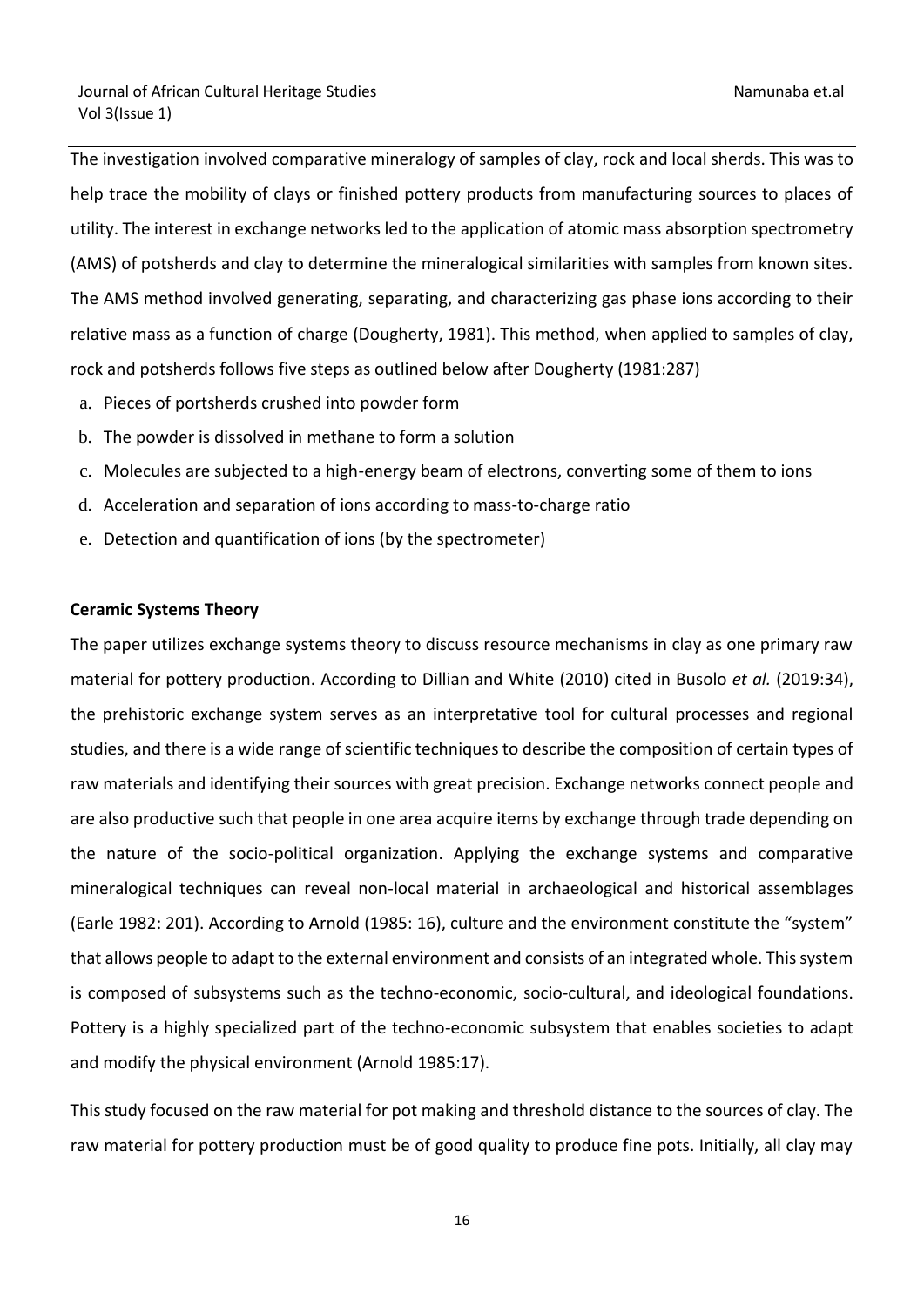not be of working quality, but potters do a thorough search to pinpoint localities with comparatively suitable clays. Good quality clay means a desirable level of mineral composition, degree of crystallinity, plasticity, particle size, and soluble salts. Other features may include exchangeable cations and the nonplastics present. Where such minerals are below the desirable levels, potters may source and improvise non-plastics from within to enhance clay quality. According to Arnold (1985: 21), non-plastics include but are not limited to materials such as sand or crushed stone, ground potsherds, or organic materials. Organic materials such as crushed bone, shell, and charcoal might also be added to the clay.

Another aspect of the study concerned the measured distance to those resources (clay and temper) with desirable quality. The space to the sources of raw material provides a vital feedback relationship for pottery production. The raw materials must be available in their work area for pottery production to develop into a full-time craft. The interrelationship of ceramics to the physical environment and culture provides the channel through which information and materials flow between the physical environment and the people. This approach has been helpful in investigating how Siyu acquired pottery from far other than make their own.

### **Conceptual Framework**

Archaeologists concerned with pot-making resources agree that there are predictable factors that influence the development of a specialization in pottery manufacture. These factors can be subdivided into two parts, the quality of ceramic resources and their availability in terms of distance to their source location. These are seen as either limiting or stimulating pottery specialization. According to Arnold (1985:20), readily available resources provide a conducive environment for the craft's origin and its development into a full-time specialty. On the other hand, resources of poor quality or those too far from the 'potter's household may prevent the craft from developing. However, threshold distance to the source of potting materials may not constrain a settlement from accessing pottery products.

Societies that had developed an effective socio-political order did not need to be producers of valuable items such as pottery. Such communities were only required to hook up into the exchange networks that linked them to supply routes. As long as the societies had effective demand for the items created by the enabling economic and subsistence environment, communities would thrive into complex city-states. However, the communities had to deal with rampant rivalries which in most cases, would escalate into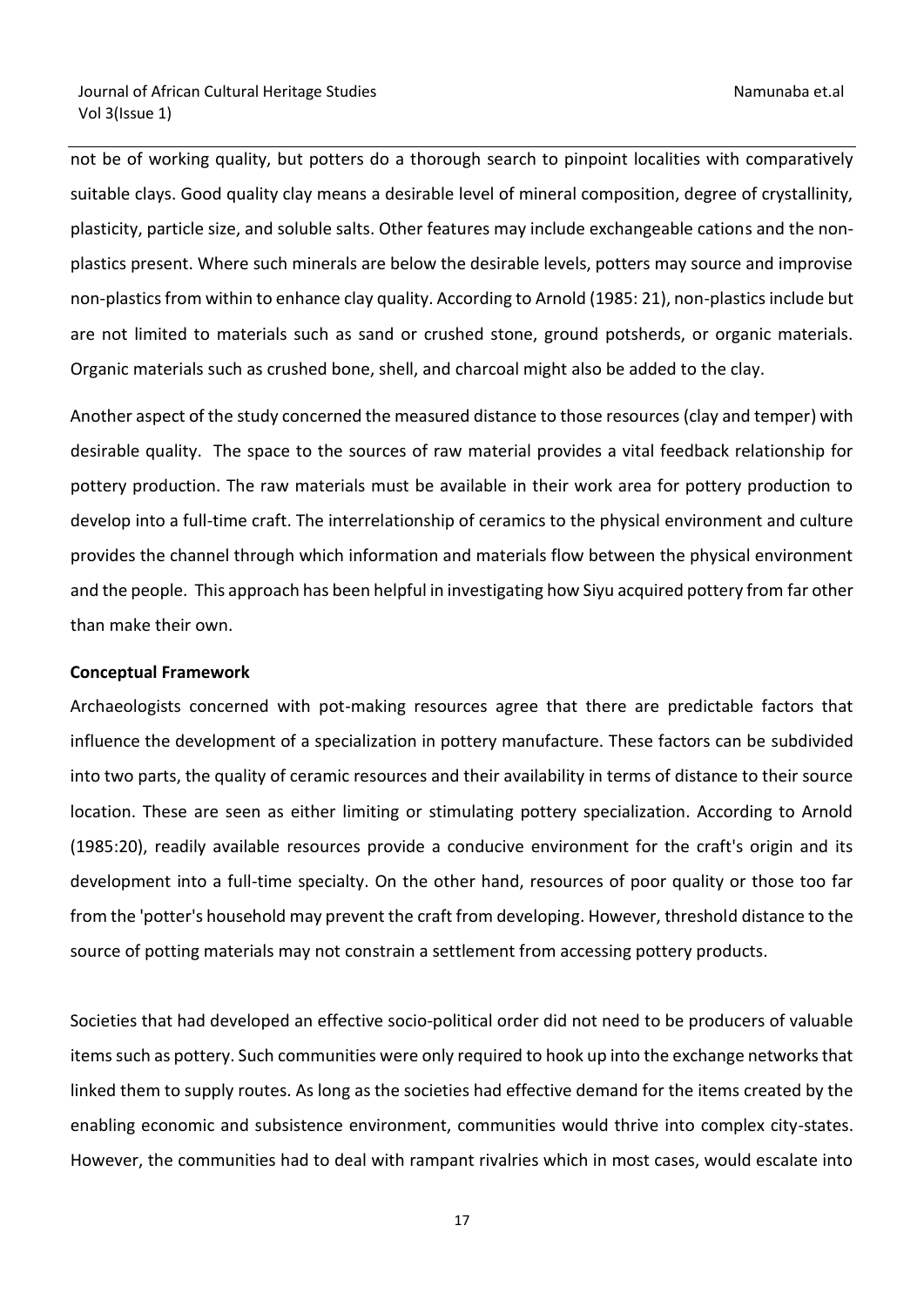warfare with neighbouring states. These would eventually lead to loss of linkages to already established exchange networks. Potters in the hinterland sites serviced coastal city-states if the states lived in harmony with their neighbours. In the case of warfare, there was the possibility of involuntary transfer of merchandise where enemy states plundered wealth.

# **Results of desktop survey**

The contribution of mineralogical analysis in archaeology has been discussed extensively in several overviews of techniques and nature of materials applied. A review was done of the geology maps of the study area with the purpose of predicting the types of minerals expected in the local clays in the selected sites (Table 1).

|                                                           | Pate Island<br>(Siyu)                                | <b>Kilifi</b>                                                                                                                         | <b>Mombasa</b><br>(includes<br><b>Kwale</b> )                                  | Taita / Taveta                                                                    |
|-----------------------------------------------------------|------------------------------------------------------|---------------------------------------------------------------------------------------------------------------------------------------|--------------------------------------------------------------------------------|-----------------------------------------------------------------------------------|
| Rock type                                                 | Quaternary<br>sediments                              | Tertiary sediments<br><b>Triassic sediments</b><br>Jurassic sediments                                                                 | Tertiary<br>sediments<br><b>Triassic</b><br>sediments<br>Jurassic<br>sediments | -Tertiary sediments<br>-Tertiary Volcanoes<br>Carboniferous,<br>-Permian/Basement |
| <b>Minerals and</b><br>rock particles<br>expected in clay | Evaporates,<br>mudstone,<br>halite, gypsum,<br>silts | Titanium minerals,<br>gemstones,<br>barytes, gypsum,<br>manganese,<br>sandstones,<br>limestone, shale,<br>quartz, calcium<br>sulfates | Silica sand,<br>rare Earth<br>elements,<br>Niobium,<br>calcium<br>sulfates,    | Iron ore, manganese,<br>graphite, calcium<br>sulfates                             |
| Soil composition                                          | Fluvisols,<br>planosols, silts                       | Alluvium, sand                                                                                                                        |                                                                                |                                                                                   |

Table 1: The geology of Pate Island, Kilifi, Mombasa, and Taita/Taveta

# **Results of microscopy of temper**

The raw materials for temper were identified using a light microscope (x40) and a hand lens of x5 magnification (Table 2). This approach, combined with the skills in identifying geological materials, made it possible to identify different materials within the fine clay paste. The main petrogrphic group that characterize tempering materials were quartz, limestone, mica grit, pebble grit and gravel or coarse sand with grain size of approximately 0.5 millimetres (mm). A combination of quartz with other materials such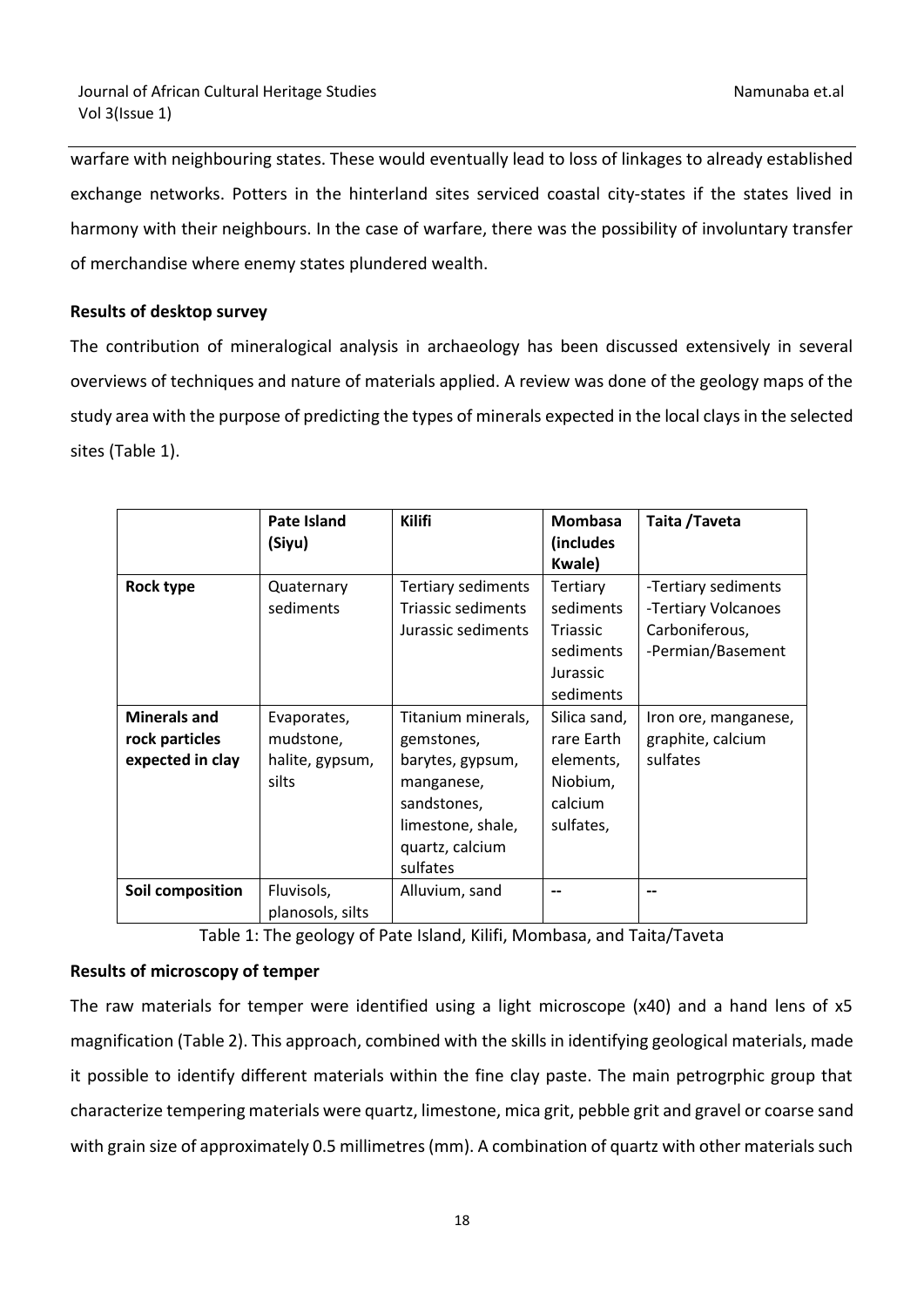as crushed charcoal, coarse sand, unidentified plant material, and pebble grit was noted as a major phenomenon in the clay paste.

| <b>Tempering materials</b>           | Frequency    | Percentage |
|--------------------------------------|--------------|------------|
| Quartz and limestone                 | 96           | 26.2       |
| Quartz and unspecified shiny mineral | 84           | 22.0       |
| Quartz                               | 56           | 15.3       |
| Gravel and quartz                    | 22           | 6.0        |
| Fine sands                           | 20           | 5.5        |
| Indefinable                          | 18           | 4.9        |
| Mica                                 | 18           | 4.9        |
| Quartz and charcoal                  | 9            | 2.5        |
| Gravel                               | 8            | 2.2        |
| Quartz and sand                      | 6            | 1.6        |
| Quartz and fine sand                 | 5            | 1.4        |
| Quartz and plant materials           | 5            | 1.4        |
| Limestone                            | 3            | 0.8        |
| Coarse sand                          | 3            | 0.8        |
| Pebbles and quartz                   | 3            | 0.8        |
| <b>Gravel and limestone</b>          | 3            | 0.8        |
| Fine sand and gravel                 | 3            | 0.8        |
| Charcoal                             | $\mathbf{1}$ | 0.3        |
| Pebbles                              | $\mathbf{1}$ | 0.3        |
| Unspecified shiny mineral particles  | $\mathbf{1}$ | 0.3        |
| Limestone and dull white pieces      | $\mathbf{1}$ | 0.3        |
| <b>Total</b>                         | 366          | 100.0      |

Table 2: Frequencies of tempering material

A desktop study of geological maps helped predict the possible mineral compounds expected in the pottery if these were made using local clay. However, microscopic analysis revealed more non-local minerals, as summarized in Table 3.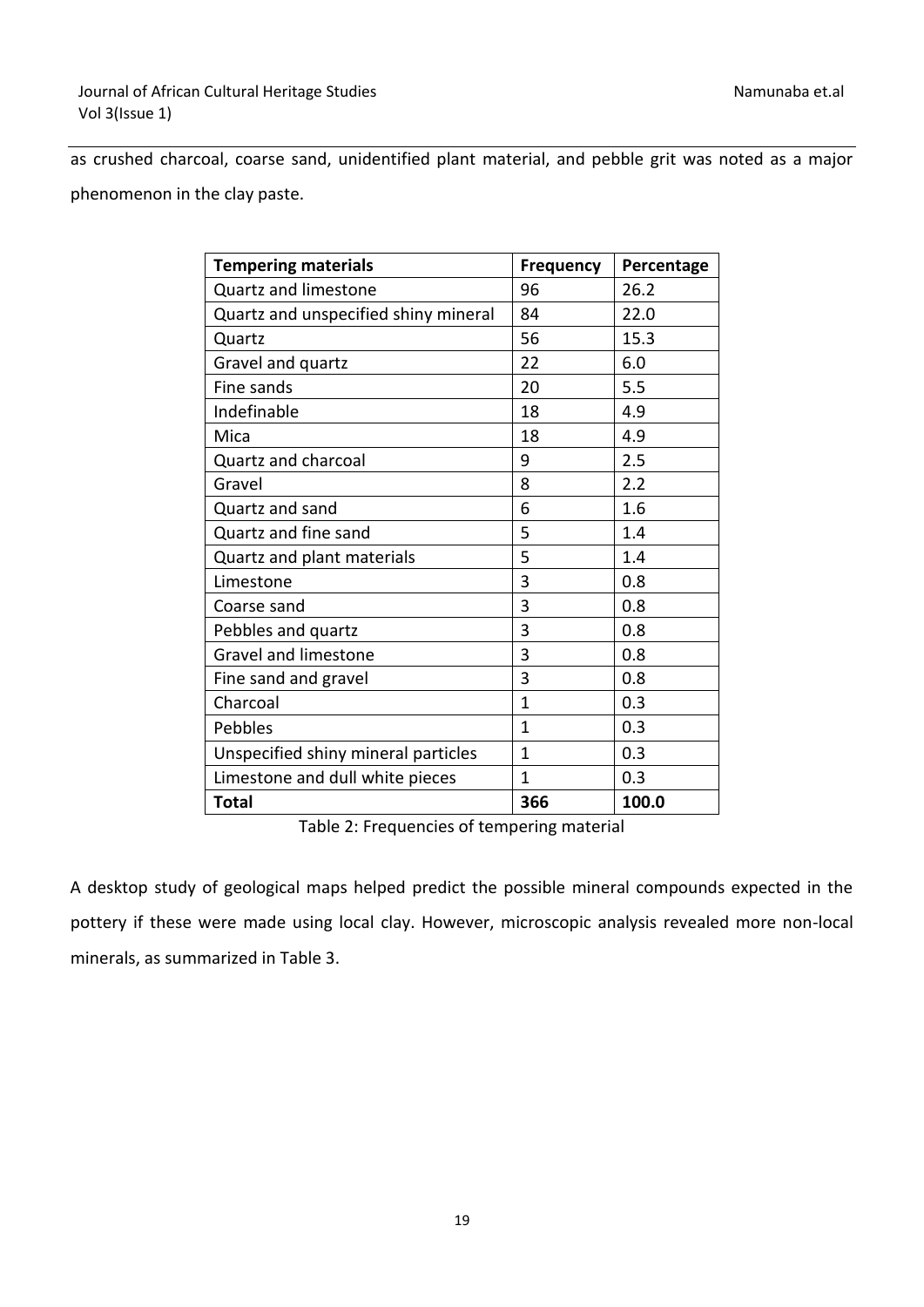| <b>Clay source</b>           | <b>Observed minrearal</b><br>present in the<br>potsherds                           | <b>Predicted minerals</b><br>from geological maps<br>and desktop survey                                                            |
|------------------------------|------------------------------------------------------------------------------------|------------------------------------------------------------------------------------------------------------------------------------|
| Pate Island                  | Quartz, silica sands,<br>limestone, calcium,<br>manganese,<br>magnesium, iron, tin | Evaporates,<br>mudstone, halite,<br>gypsum, silts                                                                                  |
| Kilifi                       | Manganese,<br>sandstones,<br>limestone, shale,<br>quartz, calcium<br>sulfates      | Titanium minerals,<br>gemstones, barytes,<br>gypsum, manganese,<br>sandstones,<br>limestone, shale,<br>quartz, calcium<br>sulfates |
| Mombasa (including<br>Kwale) | Calcium sulfates                                                                   | Silica sand, rare Earth<br>elements, Niobium,<br>calcium sulfates,                                                                 |
| Taita/Taveta                 |                                                                                    | Iron ore, manganese,<br>graphite, calcium<br>sulfates                                                                              |

Table 3: Observed and predicted mineralogy of potsherds

# **Atomic mass spectrometry (AMS)**

The samples used in the Atomic Mass Spectrometry (AMS) procedure comprised 15 potsherds, five from each category of sherds, clay and rock. The samples were drawn by simple random sampling from three trenches. Mineralogical analysis of the selected samples was done at the National Department of Geology and Mines (NDGM), Nairobi. The results are presented in Tables 4-7.

Five sherds samples were tested for their mineralogical composition. The five sherds show similar mineralogical composition, as seen in Table 4. However, sherd 4 shows an isolated case of relatively low Calcium Oxide (CaO) and Magnesium Oxide (MgO) at 0.67% and 0.26%, respectively. Sherd 4 also shows a relatively low light on Ignition (LOI) of 4.95% against an average of 5.25% on ignition.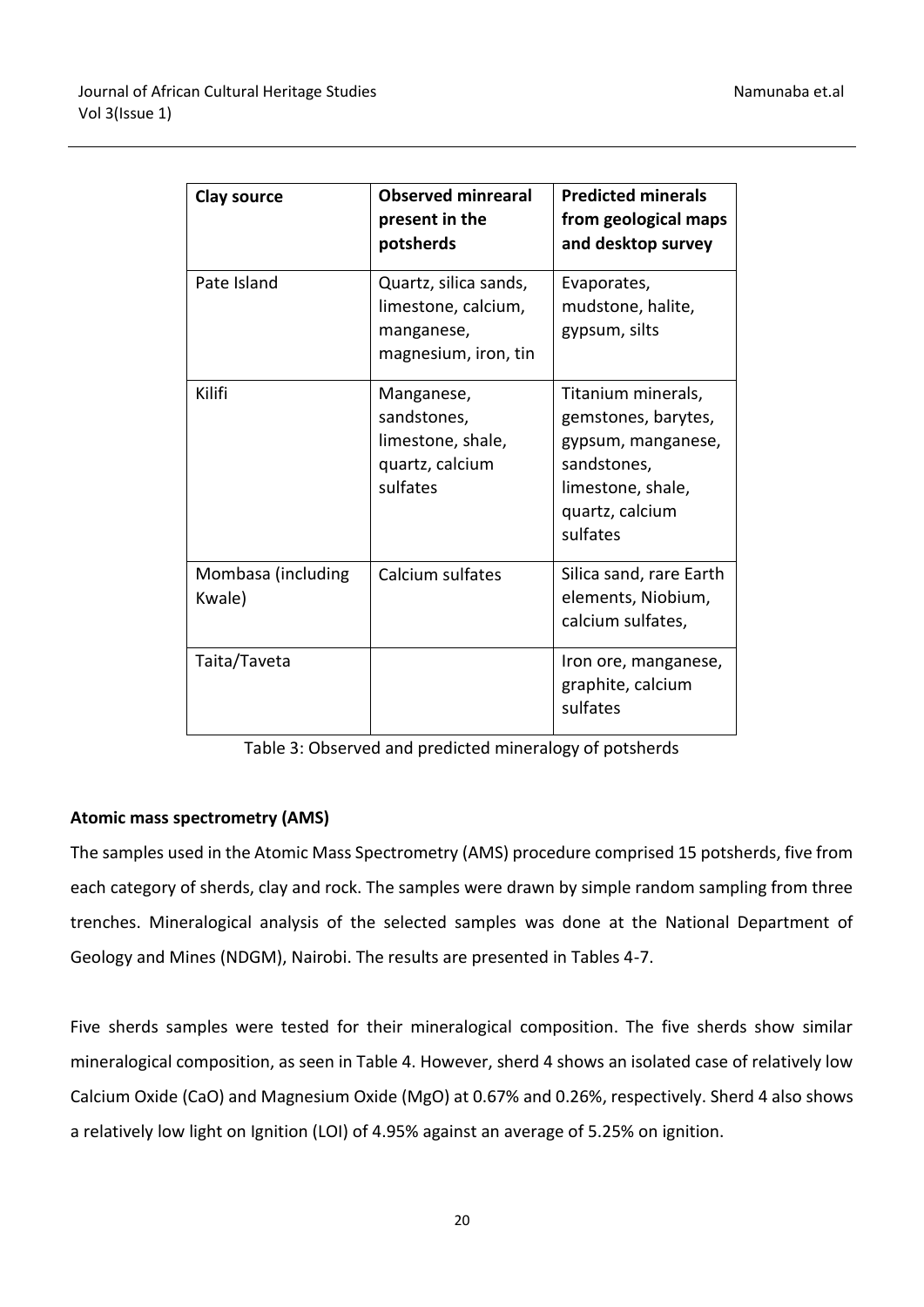| Trench        | Sample                  | SiO <sub>2 (%)</sub> | Al <sub>2</sub> O <sub>3 (%)</sub> | $\mathcal{E}$<br>CaO | $\mathcal{E}$<br><b>O<sub>g</sub></b> | $\mathcal{E}$<br><b>Ocen</b> | $\mathcal{E}$<br>K <sub>2</sub> O | 8<br><u>p</u> | $\mathcal{E}$<br>Mno | Fe <sub>2</sub> O <sub>3 (%)</sub> | $\mathcal{E}$<br>$\overline{q}$ |
|---------------|-------------------------|----------------------|------------------------------------|----------------------|---------------------------------------|------------------------------|-----------------------------------|---------------|----------------------|------------------------------------|---------------------------------|
| <b>Sherds</b> | $\mathbf{1}$            | 67.16                | 13.16                              | 1.20                 | 3.10                                  | 2.59                         | 0.90                              | 0.45          | 0.08                 | 2.91                               | 5.14                            |
|               | $\overline{2}$          | 66.51                | 15.69                              | 1.01                 | 3.20                                  | 2.52                         | 1.10                              | 0.39          | 0.06                 | 3.46                               | 5.19                            |
|               | $\overline{\mathbf{3}}$ | 65.35                | 15.72                              | 1.62                 | 2.70                                  | 1.84                         | 0.90                              | 0.21          | 0.10                 | 3.83                               | 5.67                            |
|               | 4                       | 66.88                | 16.89                              | 0.67                 | 0.26                                  | 3.19                         | 1.70                              | 0.94          | 0.05                 | 3.63                               | 4.92                            |
|               | 5                       | 68.34                | 13.16                              | 1.03                 | 3.22                                  | 2.50                         | 1.03                              | 0.23          | 0.09                 | 2.90                               | 5.34                            |
|               | $A^*$                   | 66.84                | 14.92                              | 1.10                 | 2.49                                  | 2.52                         | 1.12                              | 0.44          | 0.07                 | 3.34                               | 5.25                            |

# A\*-Average Table 4: Mineralogy of potsherds

Five clay samples were tested for mineralogical composition as shown in Table 5. Sample 1 shows the highest level of Silicon Oxide (SiO<sub>2</sub>) at 68.66%. Sample 5 contains the lowest level of SiO<sub>2</sub> at 35.70%. Except for small variation between sample 1, on the one hand, and samples 2, 3, 4, and 5, on the other, the mineralogical composition of the samples is similar. The intensity of light emitted when the crashed clay is ignited appears to be the lowest in sample one at 8.92% compared to the other samples and against the total average of 13.83%.

| Trench | Sample         | $\mathcal{E}$<br>SiO <sub>2</sub> | Al <sub>2</sub> O <sub>3 (%)</sub> | $\mathcal{E}$<br><b>CaO</b> | $\mathcal{E}$<br><b>MgO</b> | ್ತ<br><b>OceN</b> | $\mathcal{E}$<br>$K_2O$ | $\mathcal{E}$<br><u>c</u> | 図<br><b>Mno</b> | $Fe2O3$ $ \kappa_0 $ | 8<br>$\overline{Q}$ |
|--------|----------------|-----------------------------------|------------------------------------|-----------------------------|-----------------------------|-------------------|-------------------------|---------------------------|-----------------|----------------------|---------------------|
| Clay   | 1              | 68.66                             | 10.77                              | 0.32                        | 0.05                        | 0.56              | 0.79                    | 0.32                      | 0.40            | 7.00                 | 8.92                |
|        | $\overline{2}$ | 45.17                             | 15.66                              | 8.50                        | 5.10                        | 1.23              | 1.82                    | 0.91                      | 0.40            | 5.46                 | 16.21               |
|        | 3              | 40.05                             | 18.12                              | 6.09                        | 3.45                        | 2.43              | 0.97                    | 0.34                      | 1.02            | 7.56                 | 17.67               |
|        | 4              | 46.98                             | 17.76                              | 5.23                        | 2.34                        | 1.15              | 0.14                    | 0.65                      | 0.05            | 4.30                 | 16.83               |
|        | 5              | 35.70                             | 16.65                              | 8.56                        | 3.75                        | 2.56              | 0.78                    | 0.29                      | 0.21            | 4.70                 | 9.56                |
|        | $A^*$          | 47.31                             | 15.79                              | 5.74                        | 2.93                        | 1.58              | 0.9                     | 0.50                      | 0.41            | 5.80                 | 13.83               |

\*Average Table 5: Mineralogy of clay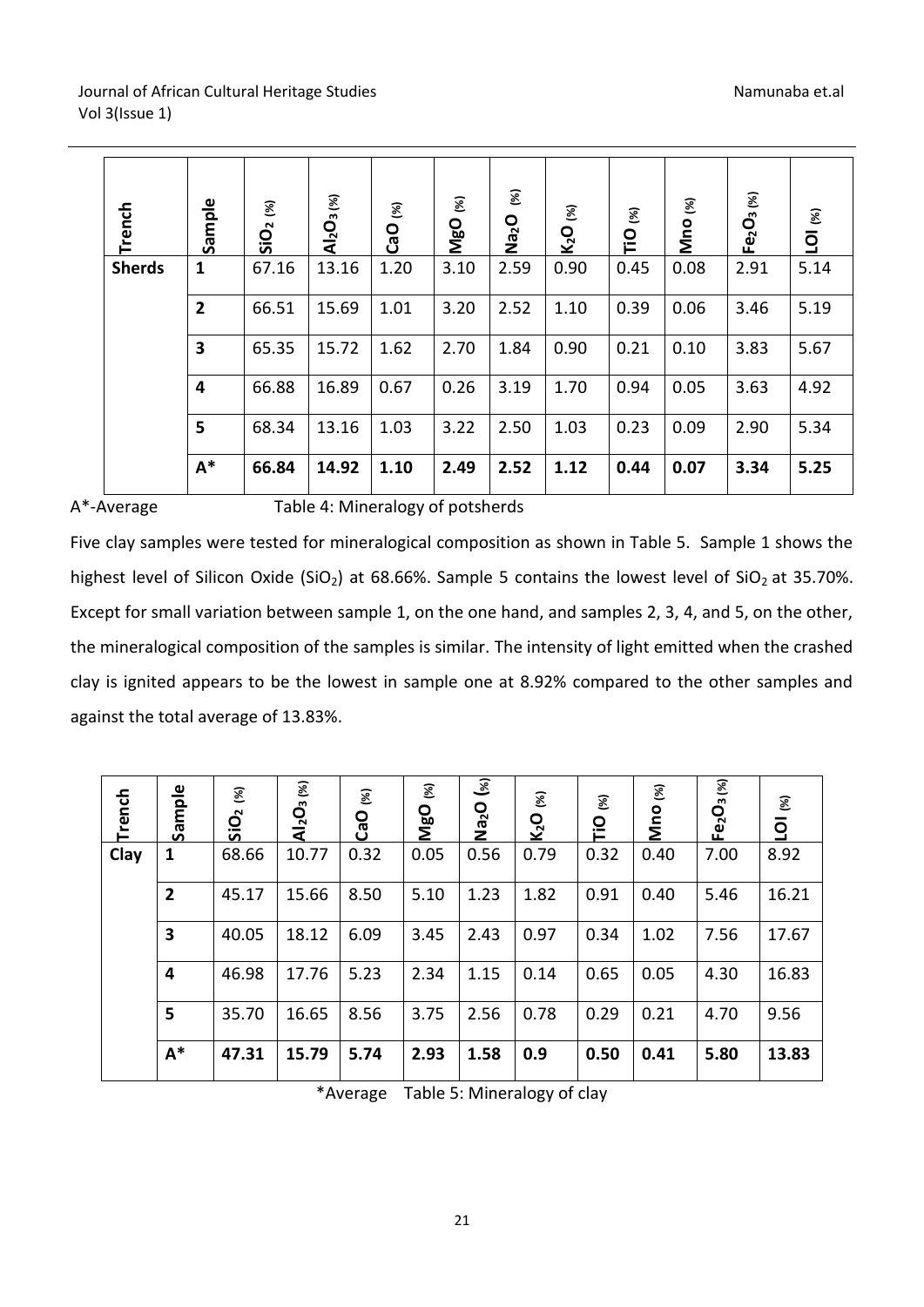Five rock samples were tested and found to have mineralogical composition levels as shown in Table 6 above. All five samples depict similar mineralogical composition with minor variations observed in sample 2. Sample 2 depicts a high level of Ferrous Oxide (Fe<sub>2</sub>O<sub>3</sub>) at 7.12% against an average of 5.64%.

| Trench      | Sample                  | $\mathcal{E}$<br><u>SiO</u> | Al <sub>2</sub> O <sub>3 (%)</sub> | $\mathcal{E}$<br><b>CaO</b> | $\mathcal{E}$<br><b>Da</b><br>Mg | $\mathcal{\mathcal{E}}$<br>O <sup>ce</sup> N | 8<br>K <sub>2</sub> O | $\mathcal{E}$<br><u>p</u> | $\mathcal{E}$<br>Mno | $Fe2O3$ $\frac{\frac{1}{2}}{2}$ | $\mathcal{E}$<br>$\overline{Q}$ |
|-------------|-------------------------|-----------------------------|------------------------------------|-----------------------------|----------------------------------|----------------------------------------------|-----------------------|---------------------------|----------------------|---------------------------------|---------------------------------|
| <b>Rock</b> | 1                       | 40.23                       | 15.71                              | 6.34                        | 4.98                             | 0.67                                         | 1.98                  | 0.34                      | 0.45                 | 5.67                            | 9.34                            |
|             | $\overline{2}$          | 35.09                       | 16.23                              | 10.96                       | 5.32                             | 1.45                                         | 1.56                  | 0.91                      | 0.42                 | 7.12                            | 8.45                            |
|             | $\overline{\mathbf{3}}$ | 36.89                       | 15.67                              | 8.34                        | 6.06                             | 2.09                                         | 1.87                  | 0.56                      | 0.56                 | 6.23                            | 10.89                           |
|             | 4                       | 49.01                       | 14.50                              | 7.06                        | 2.48                             | 0.45                                         | 1.78                  | 0.43                      | 0.60                 | 5.75                            | 11.01                           |
|             | 5                       | 37.07                       | 16.67                              | 7.94                        | 2.56                             | 0.93                                         | 1.35                  | 0.78                      | 0.01                 | 3.45                            | 11.47                           |
|             | $A^*$                   | 39.65                       | 15.75                              | 8.12                        | 4.28                             | 1.11                                         | 1.70                  | 0.60                      | 0.40                 | 5.64                            | 10.23                           |

Table 6: Mineralogy of rock samples

There is a marked variation between the averages of the mineralogical composition of potsherds, clay, and rock samples as shown in Table 7. However, clay and rock samples have relatively close averages of Tin oxide (TiO) and Manganese Oxide (MnO).

| $\mathbf{b}$<br>sample<br>Type | 8<br>$\bar{\mathbf{Q}}$<br>S | Al <sub>2</sub> O <sub>3 (%)</sub> | $\mathcal{E}$<br>CaO | $\mathcal{E}$<br><b>MgO</b> | $\mathcal{E}$<br>O <sup>2</sup><br>z | $\mathcal{E}$<br>K <sub>2</sub> O | 8<br><u>c</u> | $\mathcal{E}$<br><b>Mno</b> | $Fe2O3$ %) | $\mathcal{E}$<br>$\overline{9}$ |
|--------------------------------|------------------------------|------------------------------------|----------------------|-----------------------------|--------------------------------------|-----------------------------------|---------------|-----------------------------|------------|---------------------------------|
| <b>Sherds</b>                  | 66.84                        | 14.92                              | 1.10                 | 2.49                        | 2.52                                 | 1.12                              | 0.44          | 0.07                        | 3.34       | 5.25                            |
| Clay                           | 47.31                        | 15.79                              | 5.74                 | 2.93                        | 1.58                                 | 0.90                              | 0.50          | 0.41                        | 5.80       | 13.83                           |
| <b>Rock</b>                    | 39.65                        | 15.75                              | 8.12                 | 4.28                        | 1.11                                 | 1.70                              | 0.60          | 0.40                        | 5.64       | 10.23                           |

Table 7: Average mineralogical composition of potsherds, clay, and rock samples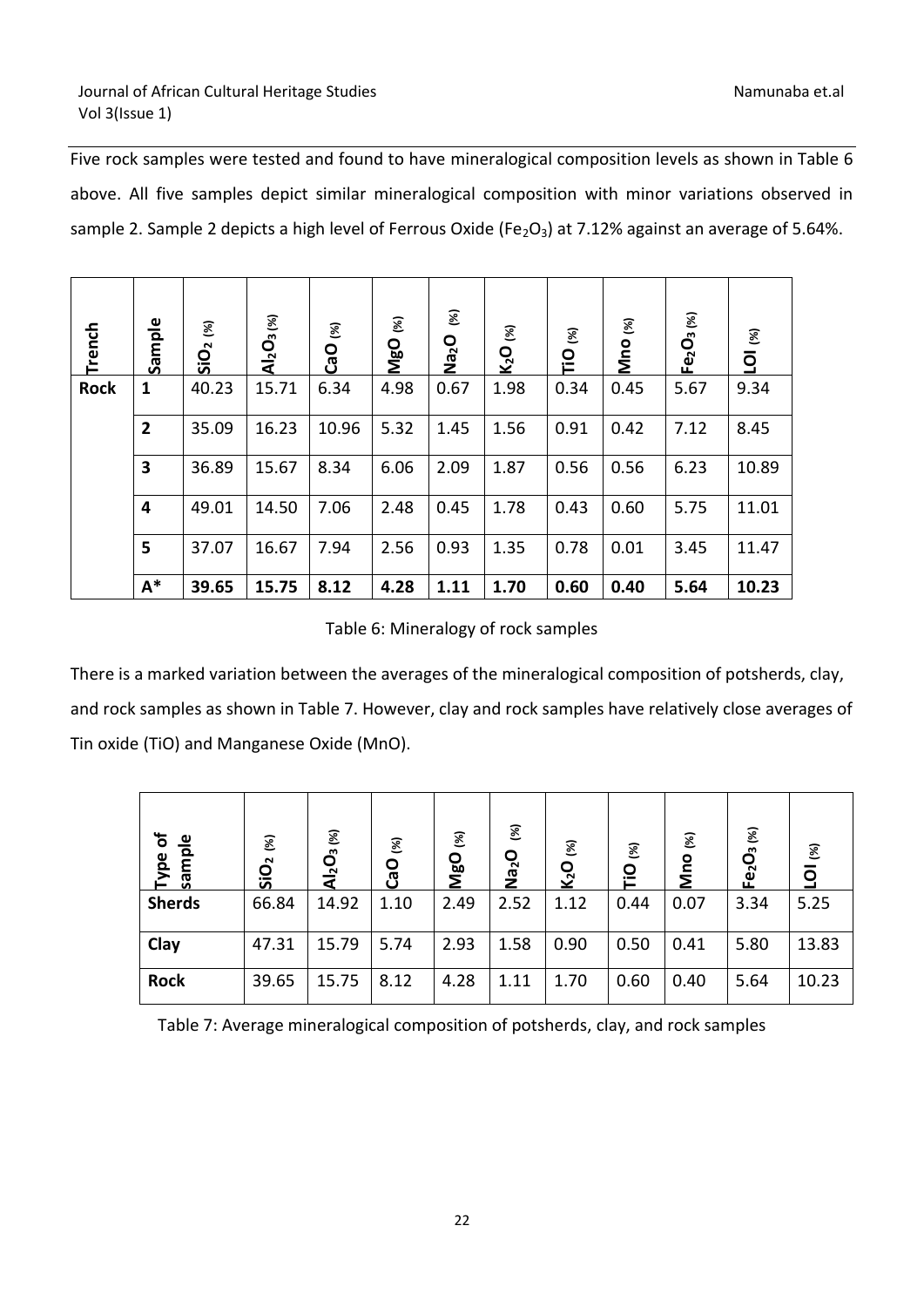Table 8 shows that there is a marked similarity in the averages of the mineralogical composition of sherds and clay. However, a little variation is depicted in the averages of Calcium oxide (CaO) at 1.32% against an average of 5.79%.

|                   | Trench                                                                                                      | Sample       | <b>SiO<sub>2 (%)</sub></b> | Al <sub>2</sub> O <sub>3 (%)</sub> | CaO (%) | MgO (%) | $\mathcal{E}$<br>Na <sub>2</sub> O | K <sub>2</sub> O (%) | TiO <sub>(%)</sub> | Mno (%) | Fe <sub>2</sub> O <sub>3(%)</sub> | <b>LOI</b> (%) |
|-------------------|-------------------------------------------------------------------------------------------------------------|--------------|----------------------------|------------------------------------|---------|---------|------------------------------------|----------------------|--------------------|---------|-----------------------------------|----------------|
|                   | <b>Sherds</b>                                                                                               | $\mathbf{1}$ | 63.99                      | 16.31                              | 0.98    | 3.25    | 3.37                               | 0.84                 | 0.44               | 0.06    | 3.26                              | 4.86           |
|                   |                                                                                                             | $\mathbf{2}$ | 65.06                      | 14.75                              | 0.86    | 2.30    | 3.52                               | 2.87                 | 0.37               | 0.03    | 2.76                              | 5.07           |
|                   |                                                                                                             | 3            | 67.65                      | 16.02                              | 1.56    | 3.53    | 2.01                               | 1.90                 | 0.32               | 0.05    | 3.45                              | 5.84           |
|                   |                                                                                                             | 4            | 68.76                      | 15.23                              | 1.27    | 3.26    | 3.76                               | 2.14                 | 0.95               | 0.12    | 2.73                              | 4.63           |
|                   |                                                                                                             | 5            | 69.22                      | 17.01                              | 1.93    | 2.78    | 2.10                               | 0.99                 | 0.19               | 0.07    | 3.52                              | 5.76           |
|                   | Average                                                                                                     |              | 66.94                      | 15.86                              | 1.32    | 3.02    | 2.95                               | 1.75                 | 0.45               | 0.07    | 3.14                              | 5.23           |
|                   |                                                                                                             | $\mathbf{1}$ | 69.85                      | 11.56                              | 1.22    | 2.41    | 3.22                               | 1.81                 | 0.43               | 0.08    | 4.12                              | 6.56           |
|                   | Clay                                                                                                        | $\mathbf{2}$ | 60.82                      | 15.54                              | 7.93    | 2.87    | 2.07                               | 2.6                  | 0.91               | 0.4     | 3.46                              | 4.98           |
|                   |                                                                                                             | 3            | 67.26                      | 17.87                              | 5.65    | 3.39    | 3.15                               | 0.91                 | 0.34               | 1.02    | 3.52                              | 5.04           |
|                   |                                                                                                             | 4            | 64.19                      | 19.03                              | 6.45    | 3.11    | 3.65                               | 1.17                 | 0.65               | 0.05    | 2.75                              | 5.61           |
|                   |                                                                                                             | 5            | 65.68                      | 15.82                              | 7.71    | 2.57    | 2.72                               | 1.76                 | 0.29               | 0.21    | 3.64                              | 4.43           |
|                   | Average                                                                                                     |              | 65.56                      | 15.96                              | 5.79    | 2.87    | 2.96                               | 1.65                 | 0.52               | 0.35    | 3.50                              | 5.32           |
| Mombasa           | Table8: Averages of the mineralogical composition of potsherds and clay samples from Jomvu in               |              |                            |                                    |         |         |                                    |                      |                    |         |                                   |                |
| <b>Discussion</b> |                                                                                                             |              |                            |                                    |         |         |                                    |                      |                    |         |                                   |                |
|                   | One objective of this study was to identify the main ingredients, or the raw materials used in the          |              |                            |                                    |         |         |                                    |                      |                    |         |                                   |                |
|                   | manufacture of the pottery found at Siyu. Most of the mineral ingredients observed in the sample of         |              |                            |                                    |         |         |                                    |                      |                    |         |                                   |                |
|                   | Siyu pottery are not endemic in the Lamu archipelago. From the review of geological maps, it was            |              |                            |                                    |         |         |                                    |                      |                    |         |                                   |                |
|                   | expected that the samples of potsherds would exhibit minerals such as evaporates, halite, gypsum, and       |              |                            |                                    |         |         |                                    |                      |                    |         |                                   |                |
|                   | silts or their derivatives. Instead, mineral compounds with high levels of quartz, silica sands, limestone, |              |                            |                                    |         |         |                                    |                      |                    |         |                                   |                |
|                   | and calcium were revealed. Other minerals or their compounds observed in the potsherds but do not           |              |                            |                                    |         |         |                                    |                      |                    |         |                                   |                |

Table8: Averages of the mineralogical composition of potsherds and clay samples from Jomvu in Mombasa

# **Discussion**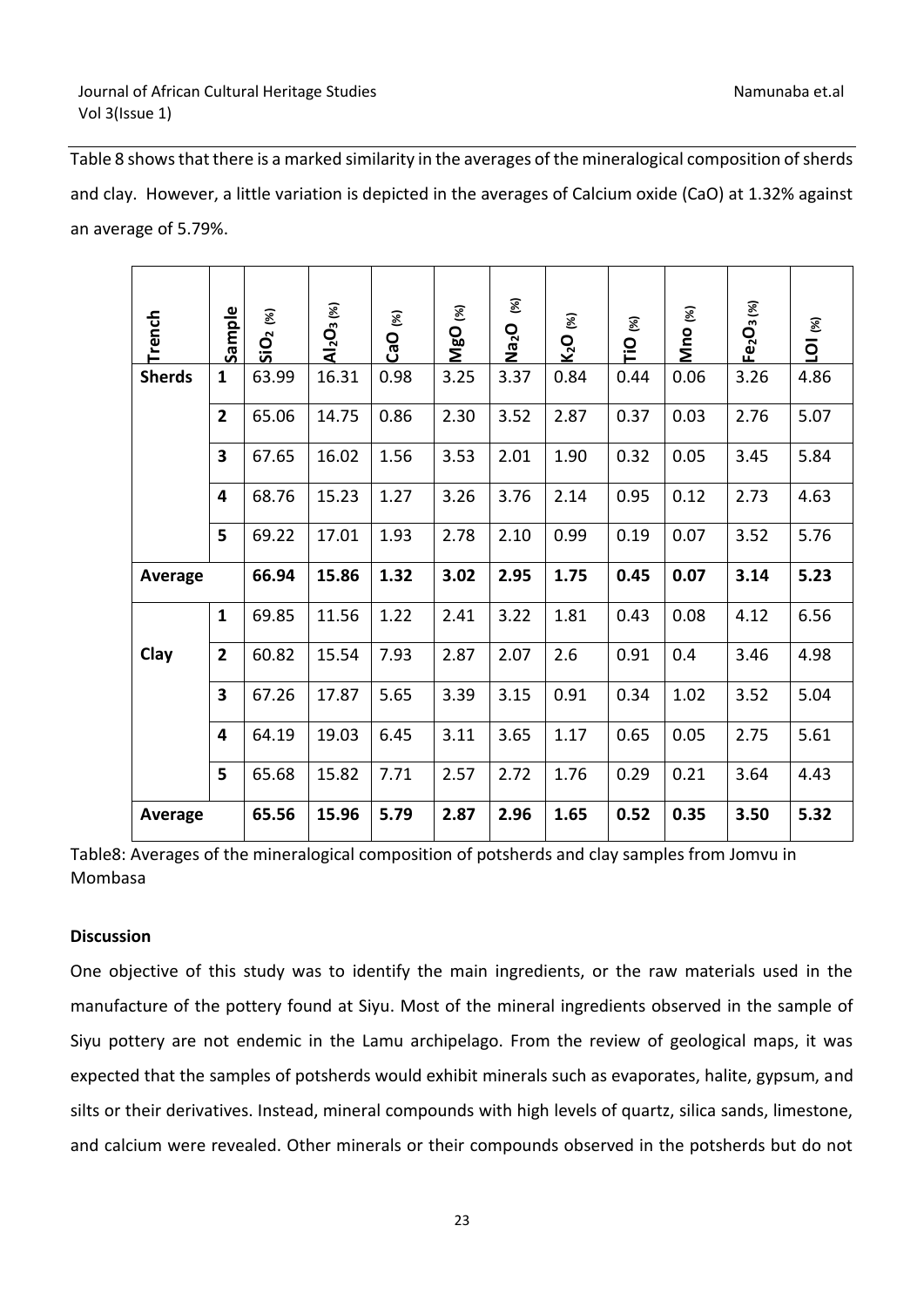occur naturally in the Lamu archipelago are manganese, tin, and ferrous iron. There are no known natural sources of quartz in the coast region except for some amounts in the upper coast region of Voi and Kitui (Ochola, 2011). The only possibility for the presence of clays or temper-containing quartz in the manufacture of the ancient potery found at Siyu is through import. Importation or procurement of finished pottery from other places may have occurred with Siyu being a major recipient of wares from southern settlements such as Ungwana, Mombasa and Jomvu.

In this study, comparative mineralogical analysis of archaeological potsherds and clay from the site of Siyu reveals that the mineral composition in the samples is not similar. It is, therefore, less likely that the pottery was made with clay from Siyu. What does this mean regarding ceramic innovation and production among the ancient people of Siyu? From the results above, it appears that there was minimal technological innovation relating to ceramic production. Although Chittick (1984) suggests that Pate Island may have been the source of clay for Manda pottery, no pottery kilns have been found on the island or anywhere near the ancient settlements of Siyu, Shanga or Mbui (Horton 1996; Chami et al. 2012). It is unlikely that any innovation was attempted to produce pottery for local use. The urbanite population was able to devise a way to meet the huge demand for pottery. One plausible explanation was to take adaptive advantage of a flourishing supply of finished pottery products or materials from other localities. For instance, the variability in the Tana Tradition pottery from sites in the Lamu Archipelago and those around the Tana Delta was attributed to outsourcing clay and an unavailability of suitable materials due to geological set up (Horton 1996; M'mbogori 2013). The analysis of Tana tradition sherds from these sites tend to have in common but varying in proportion, petrographic groups such as coarse sand, fine sand, grit mica, limestone (shell and coral) (Nkirote, 2013: 208) (Table 2). However, it is not uncommon to have sherds from the same vessel to depict a marked variation in petrographic components such as these due to the potter's technical behaviour or diversity of geologic set up that invariably deteremined the minerlogical component of clay. Using ethnographic data Nkirote (n.d.) has deerrmined that some of the coastal communities have a choice of more than one source including one where customers brought in their own clay. In other cases, potters travelled for more than 20km to fetch the clay bearing the desired quality.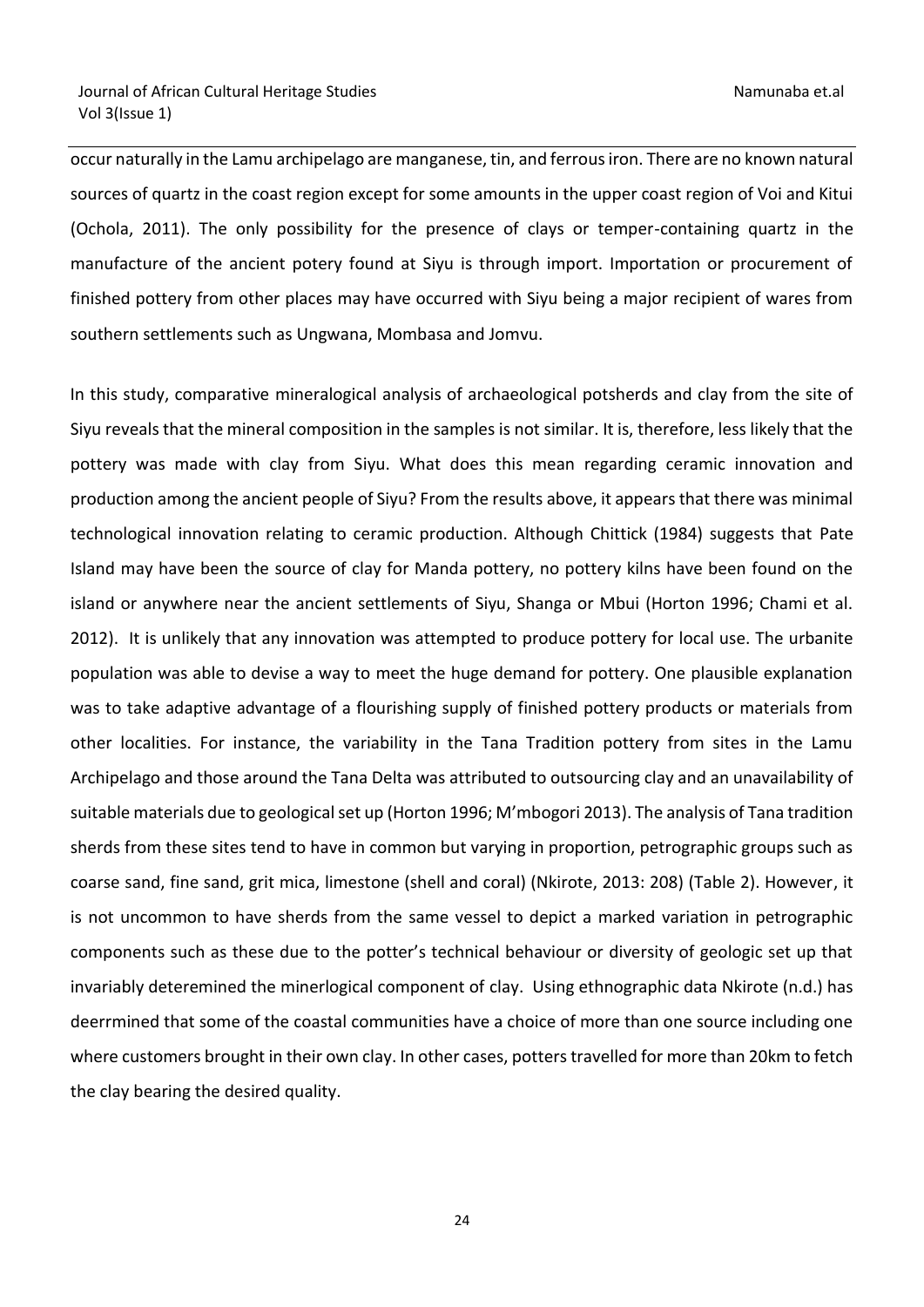The ancient urbanite settlement of Siyu has registered one of the largest assemblages of Tana tradition pottery in the Lamu Archipelago. One would expect that such a large volume of pottery assemblage could be attributed to local manufacture. However, previous research has not been able to recover evidence of local kilns and nearby sources of clay (Namunaba 2020; Horton 1996; Chittcik 1984). It is credible that through the established exchange networks in the southern urbanite settlements around the Tana Delta and beyond the potters were able to connect with the demand for pottery in Siyu and other urban centres in the Lamu archipelago.

# **Conclusion**

In conclusion, an effective exchange network worked very well as a counteracting mechanism to prevent the innovation of local pot-making in Siyu. Further, it is clear that for the industrial production of pottery to flourish, certain environmental pre-requisite resources were necessary, such as potting skill, fuel for firing, water, and clay. However, where such pre-requisites lacked, people were able to withstand the friction of distance to procure finished products from far. The study has shown that Siyu did not make her pottery, rather procured finished products from other sites by hooking up in an already thriving exchange network.

### **REFERENCES**

Abuodho, P. A. W. 1992. *Geomorphology of the Kenya Coast: Not as a result of sea-level change alone*. Unpublished reviews of Literature on Coastal Geomorphology of Kenya.

Abungu, G. H. O. 1998. City-states of the East African coast and their maritime contacts. In Connah, G. ed. *Transformations in Africa: Essays on Africa's later past*, pp. 204-218. Leicester: Leicester University Press.

Arnold, D. E. 1985.*Ceramic theory and cultural process.* Cambridge: Cambridge University Press.

Braithwaite, C. J. R. 1984 Depositional history of the late Pleistocene limestones of Kenya coast. *Journal of Geological Society*, 141: 685-699.

Chami, F. 1994.*The Tanzanian Coast in the First Millennium AD: An Archaeology of the Ironworking, Farming Communities*. Unpublished Ph.D. thesis, Uppsala University.

Chittick, N. 1967. Discoveries in the Lamu Archipelago. *Azania*, 2: 37-68.

Chittick, N. 1984. *Manda: Excavation at an Island Port on the Kenya Coast.* Nairobi: British Institute in Eastern Africa.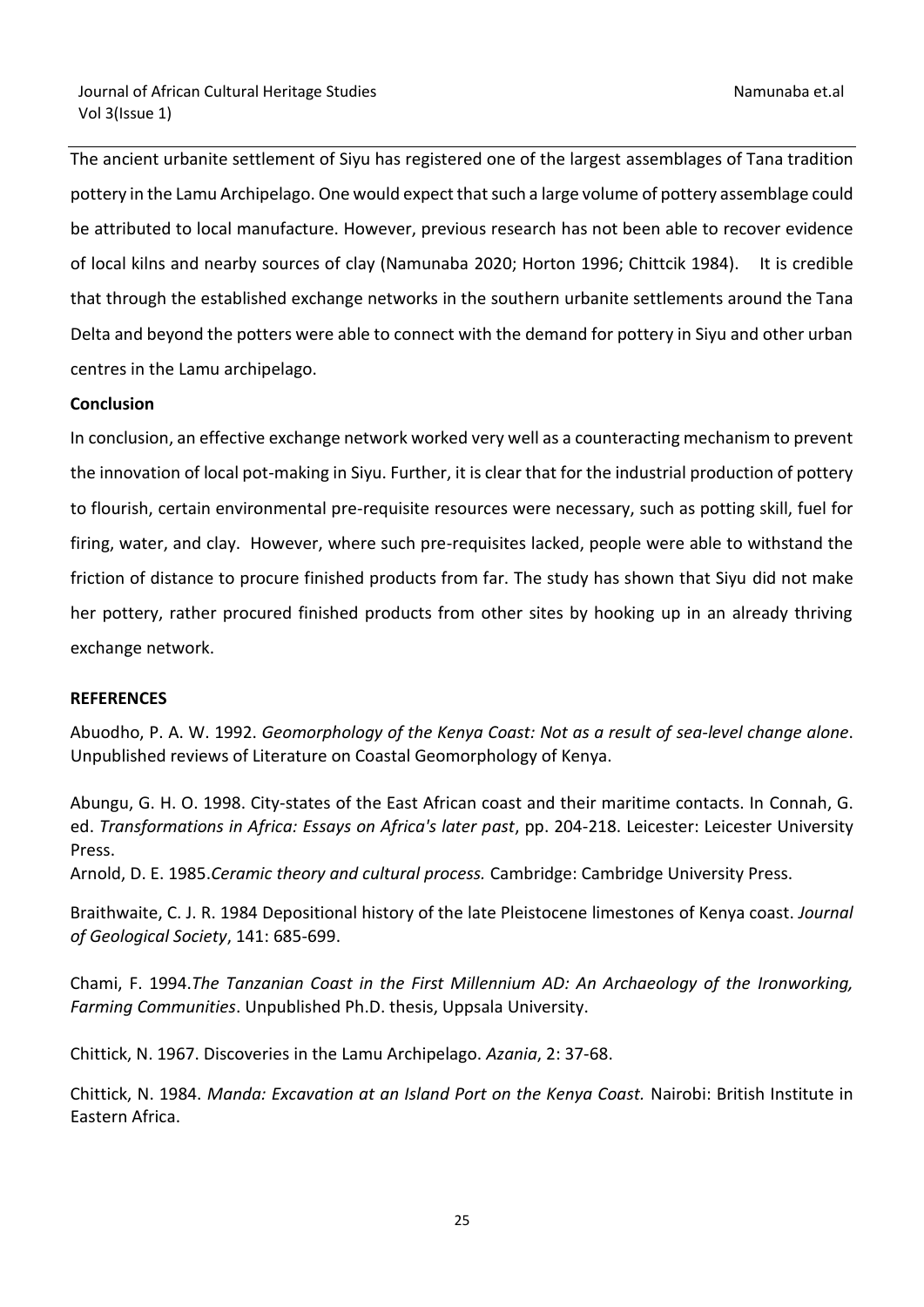Clarke, G. P., and S.A. Robertson 1996. Vegetation Communities. In Burges, N. D. and G. P. Clarke, eds. *Coastal Forest of East Africa*, pp. London: Butterworth Press.

Dillian, D. C., and C. L. White eds. 2010. *Trade and exchange: Archaeological studies from history and prehistory*. London: Springer Science & Business Media.

Dougherty, R.C. 1981. Negative chemical ionization mass spectrometry: Applications in environmental analytical chemistry. *Biomed. Mass Spectrom.* 8: 283-92.

Earle, T. K. 1982. Prehistoric economies and the archaeology of exchange. In Ericson, J. E. and Earle, T. K. eds. *Contexts for prehistoric exchange* pp, 1-12. New York: Academic Press.

Freeman-Grenville, G. S. P.1975. *The East African Coast: Select Documents from the first to the earlier*  nineteenth century, 2<sup>nd</sup> edn. Oxford: Oxford University Press.

Freeth, S. J. 1967. A chemical study of some Bronze Age pottery and sherds. *Archaeometry,*10: 104-119.

GEUS 2006. Environmental sensitivity atlas for Coastal Area of Kenya. *De National Geological Undersea for Denmark and Greenland.* GEUS.

Horton, M.1996. *Shanga: the archaeology of a Muslim trading community on the coast of East Africa*. Memoir No. 14 of the British Institute in Eastern Africa.

Huntingford, G. W. B. 1980. *The Periplus of the Erythrean Sea.* London: The Hakluyt Society.

Jaetzold, R. and Schmidt, H. 1982.*Farm management handbook of Kenya*, Vol. II Part A. Nairobi: Rossdorf.

Kairu, K. K 1997. Vulnerability of the Kenyan shoreline to coastal instability. Paper presented at the UNESCO 1997 seminar, 13-25.

Kiriama, H. O., M. Mchulla, G. George and P. Wanyama, 2006. Excavations at Kaya Bate: an ancient Mijikenda. In Kinhan, J. and J. Kinhan (eds), *Studies in the African Past.* pp. 167-181. Dar es Salaam, Dar es Salaam University Press.

Kusimba, C. M.1999a. The *rise and fall of Swahili States*. Walnut Creek, CA: Altamira Press.

Kusimba, C. M. 1999b. The rise of elites among the precolonial Swahili of the East African coast. In Robb, J.ed. *Material symbols in prehistory,* Carbondale: Southern Illinois University Press.

Kusimba, C. M. 2004 Archaeology of slavery in East Africa. *African Archaeological Review,* 21: 59-88.

Kusimba, C. M. and S. B. Kusimba 2005. Mosaics and Interactions: East Africa 2000 B.P. to the present. In Stahl A.B. ed. *African Archaeology*, pp: 392-419. Oxford: Blackwell.